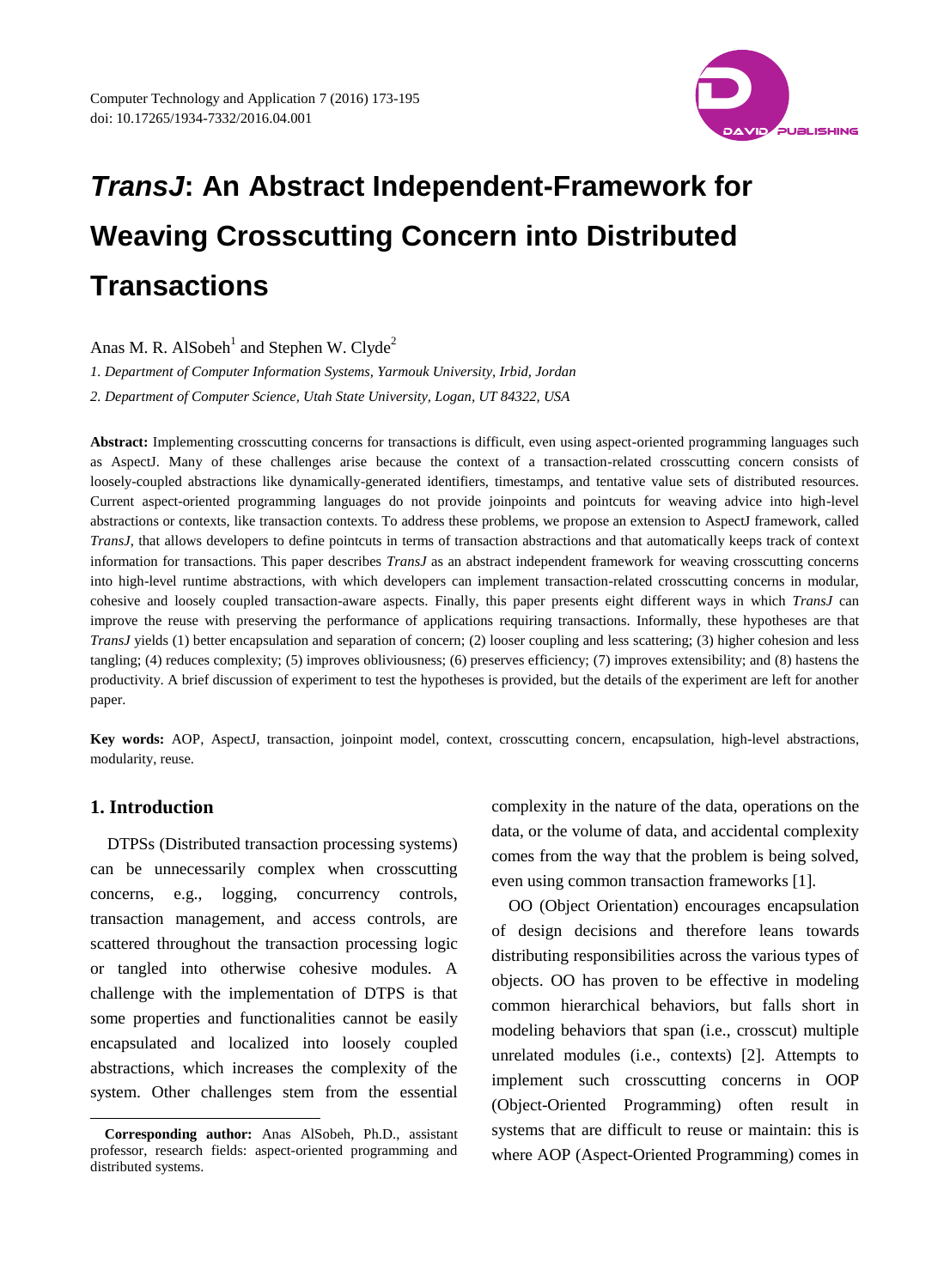Ref. [\[3\].](#page-21-2) AOP encapsulates crosscutting concerns in first-class software components, called *aspects* [\[3\].](#page-21-2) An aspect is an ADT (Abstract Data Type) and very much like a class in OOP and an aspect instance is like an object, except that an aspect defines special methods, called *advices*, which are automatically woven into the core application according to specifications, called *pointcuts*. A pointcut identifies a set of *joinpoints*—a logical intervals in the execution flow of the system where and when weaving of advice takes place. Each joinpoint begins and ends relative to static places in the source code, called *shadows* [\[4\].](#page-21-3) Weaving is the process of composing core functionality modules with aspects, thereby yielding a working system [3]. However, the difference between AOP and OOP is that AOP offers better abstractions for separating crosscutting concerns from core functionality that do require core functionality to dependent on crosscutting concerns in any way. An AO (Aspect-Oriented) developer should be able to add/remove aspects to/from a project without changes to any other code. Some authors refer to this as a principle, called *obliviousness* [\[6\].](#page-21-4)

AspectJ is an extension to the JPL (Java Programming Language), which provides separate mechanisms for defining an aspect and specifying its interaction with an underlying system [\[7\].](#page-21-5) It allows application programmers to weave advice for the logic of crosscutting concerns into the execution of code-based contexts, such as constructor calls/executions, method calls/executions, class attribute references, and exceptions [\[8\].](#page-21-6) AspectJ, like many other existing AOPLs (AOP Languages) and frameworks, suffers from the lack of capabilities that would handle high-level runtime abstractions; therefore, it does not directly allow behaviors to be woven into more abstract contexts, such as transactions. The transaction represents a major crosscutting concern in DTPSs because it is difficult to encapsulate and modularize with current technologies. Even though transactions core concepts in many distributed systems, they are rarely treated as a first-class programming concept. Consequentially, the logic for transactions is, in general, scattered or spread across several units of the DTPS [\[12\].](#page-21-7) Thus, when changes occur to that logic, there can be a large ripple effect on the whole system.

A transaction is a set of operations on shared resources, such that its execution results in either the successful completion of all operations or the completion of no operation. Besides this all-or-nothing property, called *atomicity*, transactions are *consistent*, *isolated*, and *durable*, meaning that persistent data will only change from one valid state to another; that other concurrent transactions cannot see the effects of a transaction until it is completed; and, that effects of a transaction become persistent after completion, even if there is system failure. Together, Atomicity, Consistency, Isolation, and Durability are often referred to as the ACID properties [\[6\].](#page-21-4)

Distributed transactions are transactions, but their operations execute on multiple host machines, ideally with improved throughput. From a logical perspective, a distributed transaction can be a flat sequence of operations or a hierarchy of sub-transactions, also known as nested transactions. In the latter case, nested transactions may execute concurrently and sequentially.

Regardless of whether a distributed transaction is a flat or nested transactions, it is an ephemeral concept that spans multiple execution threads and operations and may use a variety of distributed resources. Therefore, from an execution-timeline perspective, it may seem non-contiguous and unevenly spread out. A transaction's context is not tied to code constructs, like constructors and methods, in a single thread of execution; rather, it consists of loosely coupled abstractions like dynamically generated identifiers, timestamps, and tentative value sets for distributed resources. This makes it very difficult for aspect-oriented developers to localize and encapsulate crosscutting concerns that apply to transactions as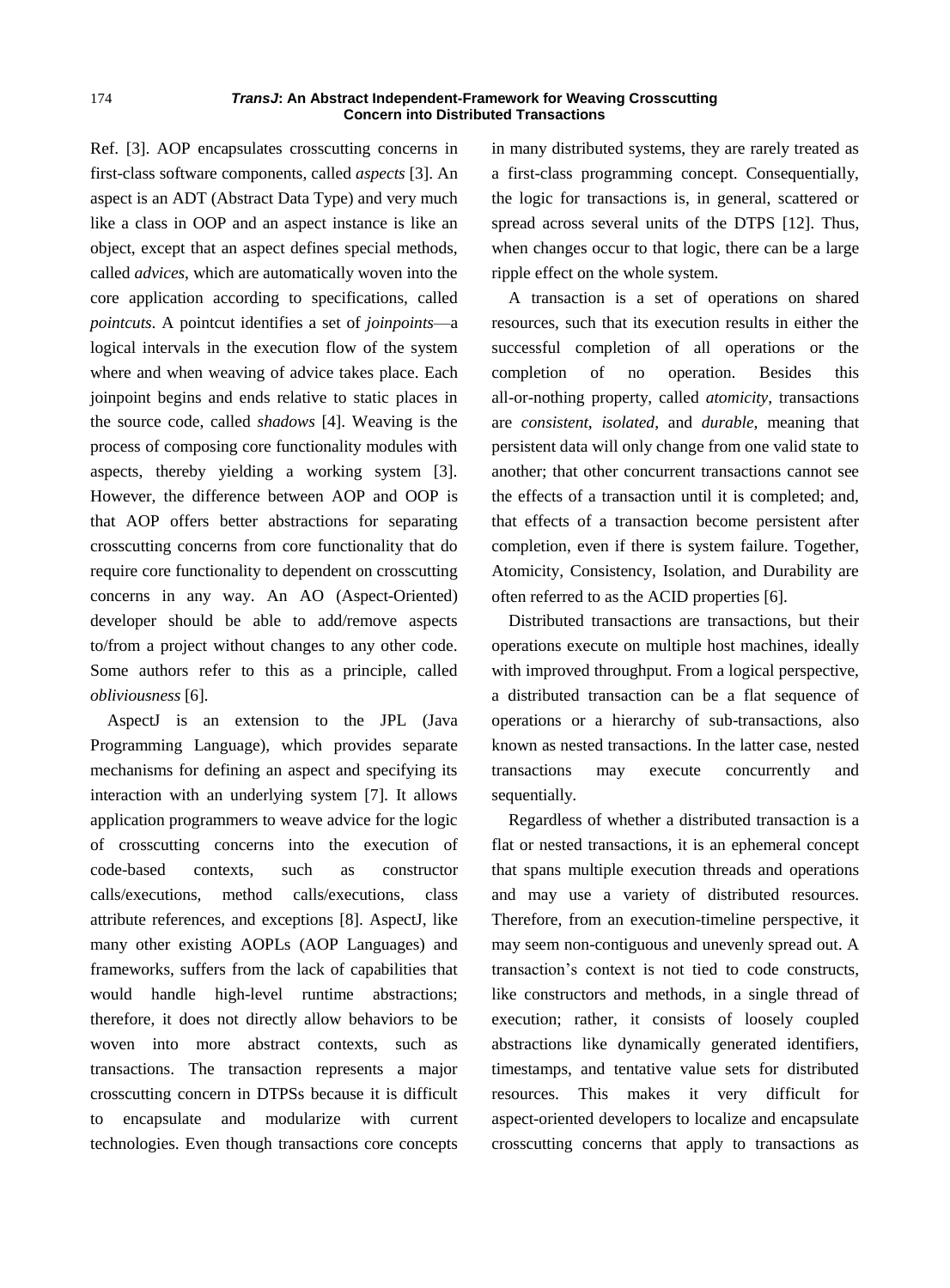execution units.

This paper provides a foundation for developing an extension to AspectJ, called *TransJ*, that allows application programmers to weave aspect behaviour for transaction-related crosscutting concerns into a DTPS in a productive, modular and reusable way, while preserving performance, core functionality and obliviousness to crosscutting concerns. *TransJ* offers a framework, independent the underlying transaction framework that allows Aspect-Oriented developers to treat transactions as first-class concepts into which compilers can weave transaction-related crosscutting concerns. Specifically, it defines interesting time points/places for when/where the crosscutting concerns might augment an application's core functional or the underlying transaction processing system. To establish this extension, we captured key transaction events and context information in a conceptual model, called UMJDT (Unified Model for Joinpoints of Distributed Transactions) [\[15\].](#page-22-0) The implementation perspective of *TransJ* utilizes the JTA (Java Transaction API) standards, which is the de facto standard in the Sun *Java Enterprise Edition* (J2EE) for handling distributed transaction development today. Section 2 provides a high-level overview of a conceptual model that provides a theoretical foundation for *TransJ*, namely its transaction jointpoints and contexts. Section 3 provides a high-level explanation of *TransJ* architecture. Section 4 discusses the lower-level design, implementation of *TransJ*, base aspects central to core *TransJ*'s implementation. To validate *TransJ*, we have created a library of reusable aspects for common transaction-related crosscutting concerns and have applied them to a variety of sample systems and then it discusses how application programmers can write their own transaction aspects. Based on initial theoretic notions, we hypothesize that developers should see reuse improvements while preserving the software performance relative to eight hypotheses discussed in Section 6. Related work is presented in Section 7. Finally, Section 8 summarizes the current state of *TransJ* and outlines our future work.

## **2. A High-Level Overview of Umjdt**

Fig. 1 shows part of the UML model, called the UMJDT (Unified Model for Joinpoints in Distributed Transactions). It describes a common conceptual understanding about transactions to encapsulate any complex relationship, which can exist in a DTPS, and



**Fig. 1 Part of the Unified Model for joinpoints in distributed transactions.**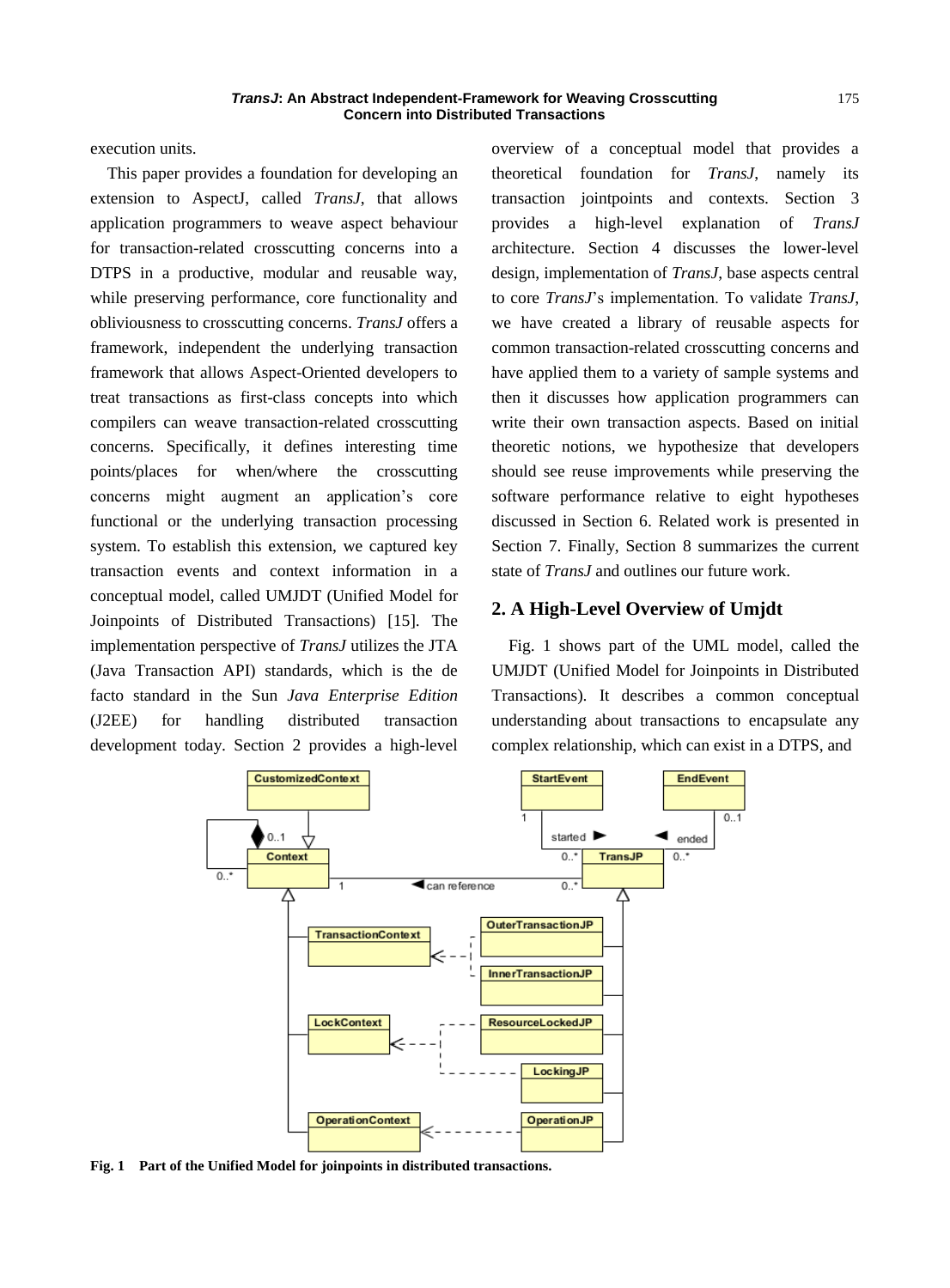captures the key ideas for new transaction joinpoints and related context information. Specifically, it unifies DTPS concepts related to (a) transactions in general, (b) the kinds of information that comprise their context, and (c) events that represent interesting time points/places for when/where the crosscutting concerns might augment an application's core functional or the underlying transaction processing system.

Overall UMJDT describes transaction-related joinpoints and context information that make the most sense for DTPS's, therefore, it's considered as a foundation for weaving transaction aspects into high-level abstractions, i.e., transactions, in *TransJ*. The implementation of *TransJ* included an implementation of UMJDT that provided the ability to weave advice into transaction program execution before, after, or around complete transactions or individual transaction operations.

In general, UMJDT serves as a base for formalizing transaction joinpoints, which fall into three general categories: transaction joinpoints, operation joinpoints, and concurrency control joinpoints. They are represented five new types of joinpoints for DTPS's: outer transaction, inner transaction, resource locked, locking, and operation joinpoints. These joinpoints represent alogical intervals of time in a flow of

execution and have a beginning and an end. Each type of joinpoint is referenced to a specific context that holds all the relevant statics and runtime information for it. For more details on the UMJDT design and examples are given in Ref. [\[15\].](#page-22-0)

# **3. A High-Level Overview of** *TransJ***'s Architecture**

*TransJ* represents a set of principles that provide an independent abstract framework, which enables separating of complex transaction concerns into manageable, cohesive and coherent concepts. Fig. 2 shows an architectural block diagram of *TransJ*, in which the colored blocks represent relevant conceptual layers, and arrows depict dependencies among these layers. It describes the *TransJ*'s design at a higher level, with adopting a strategy of top-down to the design of the *TransJ* with a layered architectural design [\[16\],](#page-22-1) in which each layer embodies a reusable function or the logical component and provides services to the layer above it and uses the services of the layer below it. Thus, *TransJ* enables aspect-oriented developers to treat transactions as first-class concepts into which AspectJ framework can weave crosscutting concerns in a modular way, i.e., transaction aspects. This promotes greater enhancements, obliviousness, localization along with



**Fig. 2 The architectural pattern to** *TransJ.*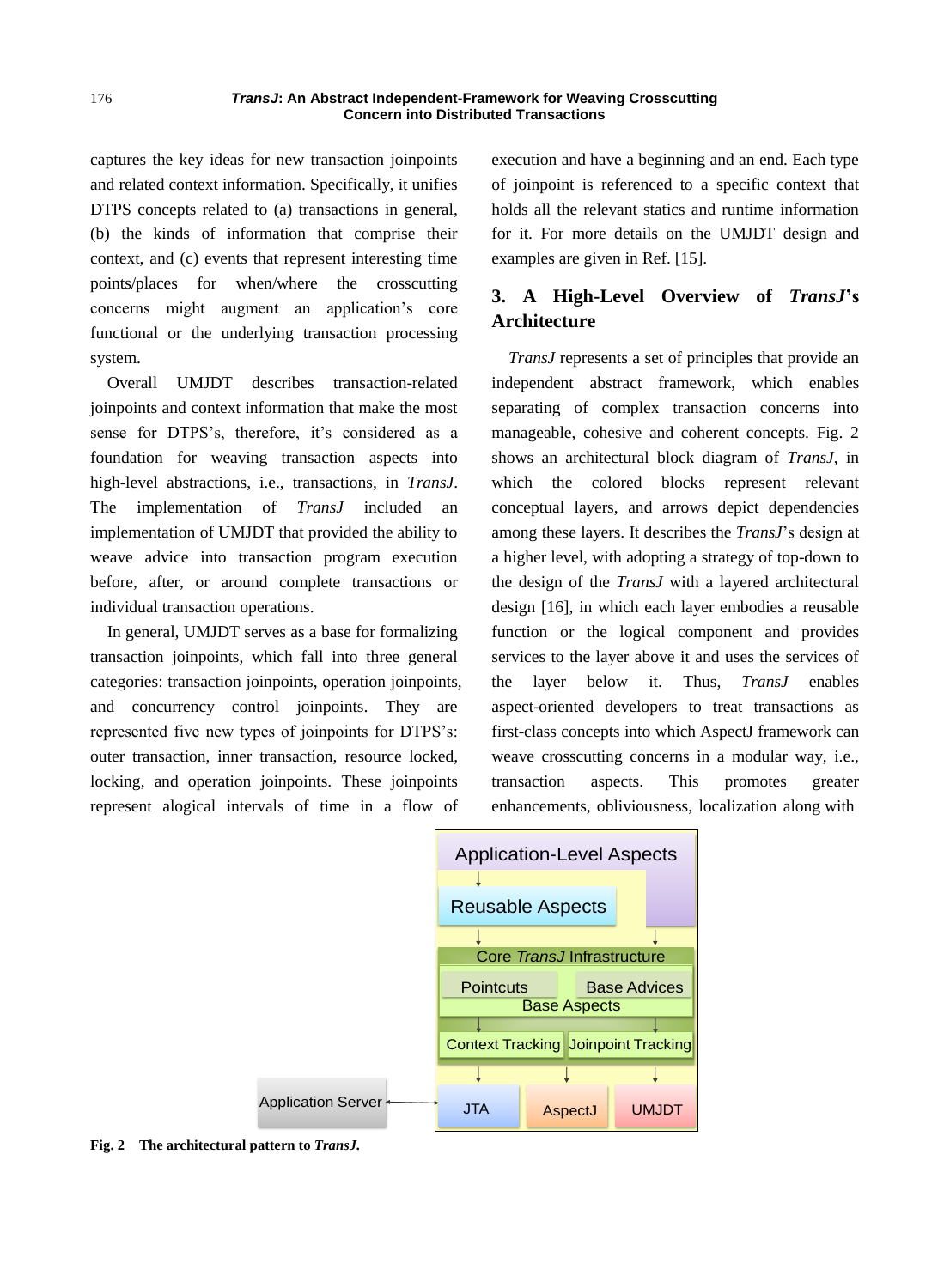code reusability while preserving the performance. The following sub-sections provide some necessary details about each of the layers in the order from top to bottom, that will ultimately set the stage to assess whether the benefits are achieved. The following sub-sections provide some necessary details about each of the layers.

## *3.1 Application-Level Aspect Layer*

This layer is an abstraction layer that contains a set of common transaction-related aspects, which encapsulate base-application requirements. The aspects of this layer are aspects of aspects. In other words, we can build application-level aspects either by extending the abstract aspects provided by the reusable aspects or/and base aspects in core *TransJ*.

Application-level aspects can use directly either the base aspects or the abstractions provided by *TransJ* to access metadata that related to transactions, operations and the affected resources that are pulled by context trackers. This type of information can describe the expected behavior of the transaction with respect to the context in which it is running such as lock context, operation context, or transaction contex[t \[15\].](#page-22-0)

In [@@reference@@], we show that application-level aspects that are easy-to-code, more reusable, understandable, predictable, flexible and modular than similar concerns, which programmed in AspectJ or OOP approach.

#### *3.2 Reusable Aspect Layer*

The definition of the reusable layer within the scope of *TransJ* is a layer responsible for providing a set of helpful aspects that encapsulate common transaction-related crosscutting concerns and exposing relevant context data that application aspects must consider once weaving advices. Overall the reusable aspects represent general crosscutting concerns commonly found in applications with significant transaction requirements, and therefore can be woven in DTPSs where a transaction-related concern is applicable. In other words, this layer represents a toolkit-like collection of transaction aspects that developers should find useful for in several of DTAs (Distributed Transaction Applications). These reusable aspects depend on a set of the core *TransJ* aspects that can decrease the development time to program application-level aspects, and make them more understandable, reusable, predictable, and oblivious. To ensure that is done effectively, we need appropriate, precise specifications of such aspects that can then be used to understand the behavior of the DTPSs and introduce behaviors into complex like nested distributed transactions. The core *TransJ* provides specifications for reusable aspects. This kind of aspect is conceptually inspired from the key transaction joinpoints defined in the UMJDT.

## *3.3 Core TransJ Infrastructure Layer*

The core *TransJ* is a library that introduces a transaction JPM on top of AspectJ JPM. It consists of components for tracking transaction contexts and joinpoints; base aspects that core transaction abstractions; and a collection of pointcuts for transaction events and operations. The base aspects include base advices that embody and augment the behavior of a transaction; and a collection of pointcuts for gathering context information that can be used in the advice code.

We specify the behavior of transaction aspects in terms abstraction concepts that to any DTPS built using JTA and XA specifications [\[18\].](#page-22-2) These abstract aspects define one or more pointcuts and items of advices that will execute when transaction reaches joinpoints matching these pointcuts.

The Context and Joinpoint tracking (i.e., trackers) encapsulate hooks into the underlying transactions subsystems, such as JTA transaction and UMJDT transaction, in which pull relevant context information for transaction base aspects and keep track the start and end points of the joinpoint. If those changes, one only needs to replace or extend these trackers. The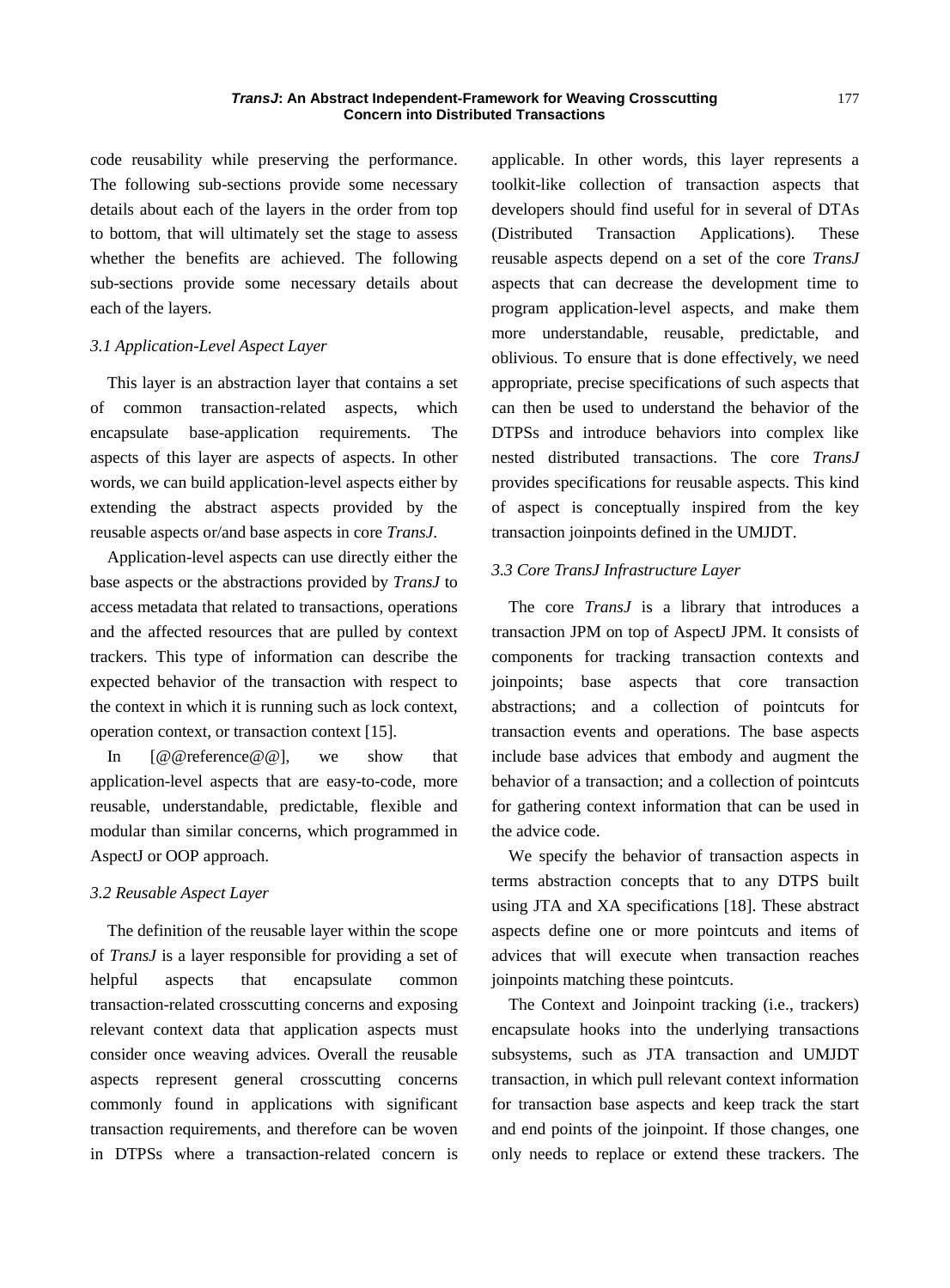base aspects make use of the context information provided by the context tracking and allow reusable or application-level aspects specific to individual transactions. The joinpoints defined in the *TransJ* core infrastructure give the reusable aspect and application-level aspect convenience, reusable pointcuts for transactional joinpoints. A software developer that wants to use transaction-related aspects simply has to include this library in the project.

#### *3.4 JTA (Java Transaction API)*

JTA is another foundation part of *TransJ* architecture. It offers a procedural interface to transactions and resources, including several methods that allows an application programmer to start, join, commit, and abort transactions [\[18\].](#page-22-2) Begin operation, which starts a new transaction or a nested transaction within an already ongoing one; commit operation, which attempts to commit the current transaction; abort operation, which forces the transaction to rollback, and more. In addition, it provides multithreaded transaction models provide additional operations to allow threads to join an ongoing transaction (join operation), which allows the calling thread to join the transaction with the current transaction context. *TransJ's* pointcuts tied to the JTA constructs.

## **4. Design and Implementation of a** *TransJ* **Tool Set**

Fig. 3 shows a UML paradigm that represents the general architecture of *TransJ* along with some fundamental transaction-related concepts and functions. Specifically shows low-level aspects—a set of small well defined aspects that providing a specific cohesive sub-functionality, high-level joinpoints, high-level contexts, and trackers. The following subsections provide the details.

## *4.1 Transaction Joinpoints and Contexts*

The motivation for the Joinpoints in *TransJ* rests on

offering places and times where/when advice can be executed [15]. In AspectJ, they correspond to constructors, methods, attributes, and exceptions. In *TransJ*, they correspond to abstractions that may span into interleaved multi-threaded, modules or distributed hosts. The UMJDT serves as a foundation for formalizing transaction joinpoints, which fall into three general categories: transaction joinpoints, operation joinpoints, and concurrency control joinpoints. These categories refer to three different contexts: transaction context, operation context, lock context, respectively [\[15\].](#page-22-0)

Fig. 3 presents a general joinpoint that is labeled by *TransJP* that encompasses the logical connection between transaction-event joinpoints. It is carried out generic transaction joinpoints, such as creating transaction-event joinpoints and finding where a specific transaction is involved. Each event can be associated with many other events, with at most one thread. One transaction can have multiple threads, and a host can process multiple transactions concurrently. For example, in a distributed nested transaction system, a transaction *T1* can begin executing on the thread *Th#1* which corresponds to a begin event, and then allows the transaction to commit or abort for some other thread *Th#2*.

The green boxes in the figure are *TransJ* classes that implement joinpoints for different kinds of contexts. Such joinpoints offer a natural abstraction in term of events, enable the explicit definition of complex crosscuts by means of event pattern, and accommodate very general behaviors of a transaction.

Overall *TransJP* represents a joinpoint for the entire execution transaction, as well as joinpoints for a sequence of sub-transactions within a transaction scope, for a sequence of operations within an operation scope, and for lock/release concurrency operations within a lock scope. *TransJP* defines three event types: begin event, commit event, and abort event. The begin event is when something happens at a particular point, i.e., begin point, related to the setting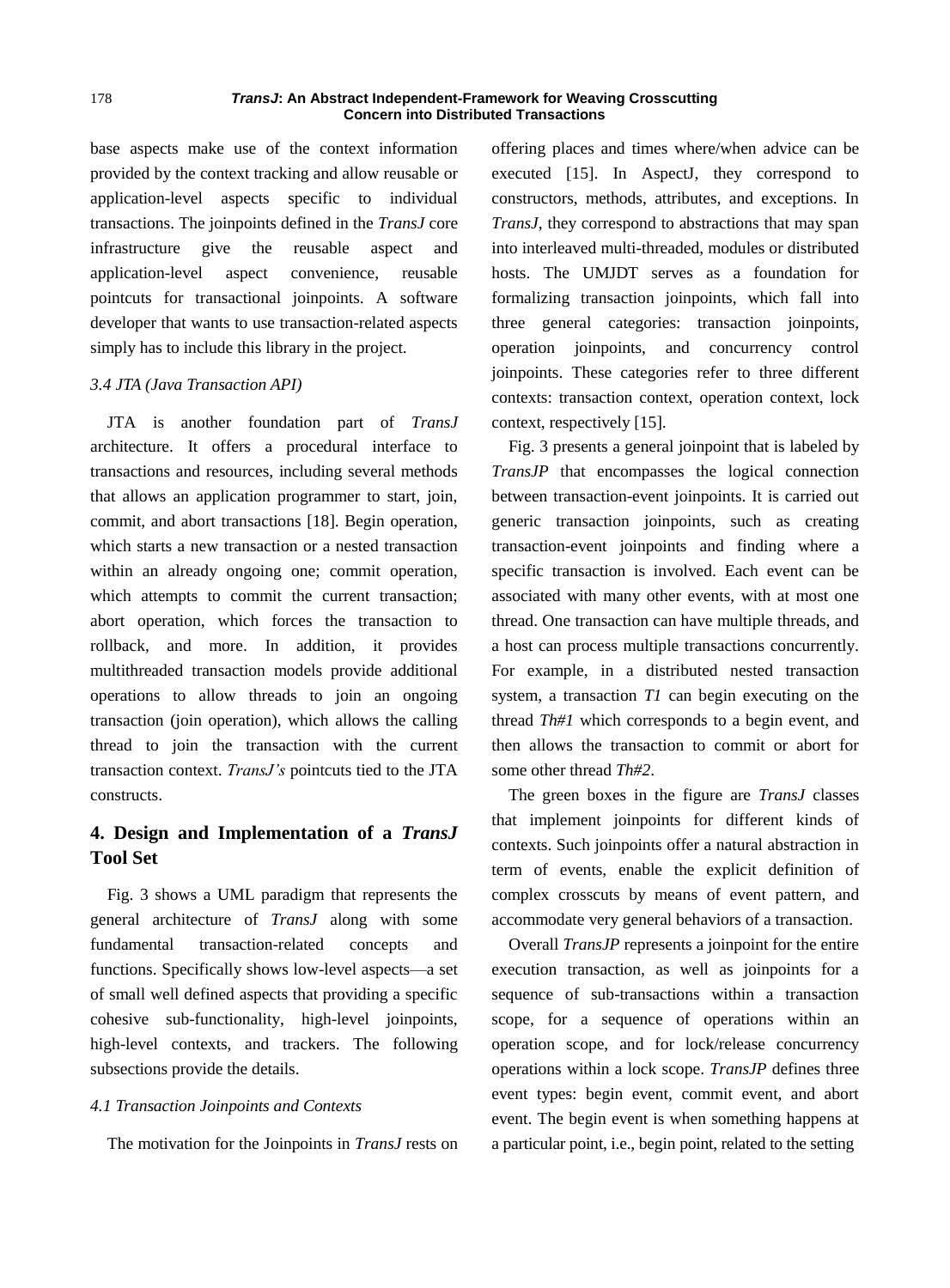

#### **Fig. 3 Part of the** *TransJ* **Event, joinpoint, context and aspects.**

up of transaction flow control. The commit or abort event is when something happens at a particular point, i.e., commit or abort point, related to the end of the transaction execution flow. These events are mapped to three event joinpoints, respectively: BeginEventJP, CommitEventJP or AbortEventJP. Each one implements a single joinpoint for an individual transaction event. BeginEventJP represents an execution point of the code into which advice can be woven, when *TransJP* related to the begin event of the transaction occurs in the transaction system. CommitEventJP or AbortEventJP represents an execution point of the code into which advice can be woven, when *TransJP* related to the commit or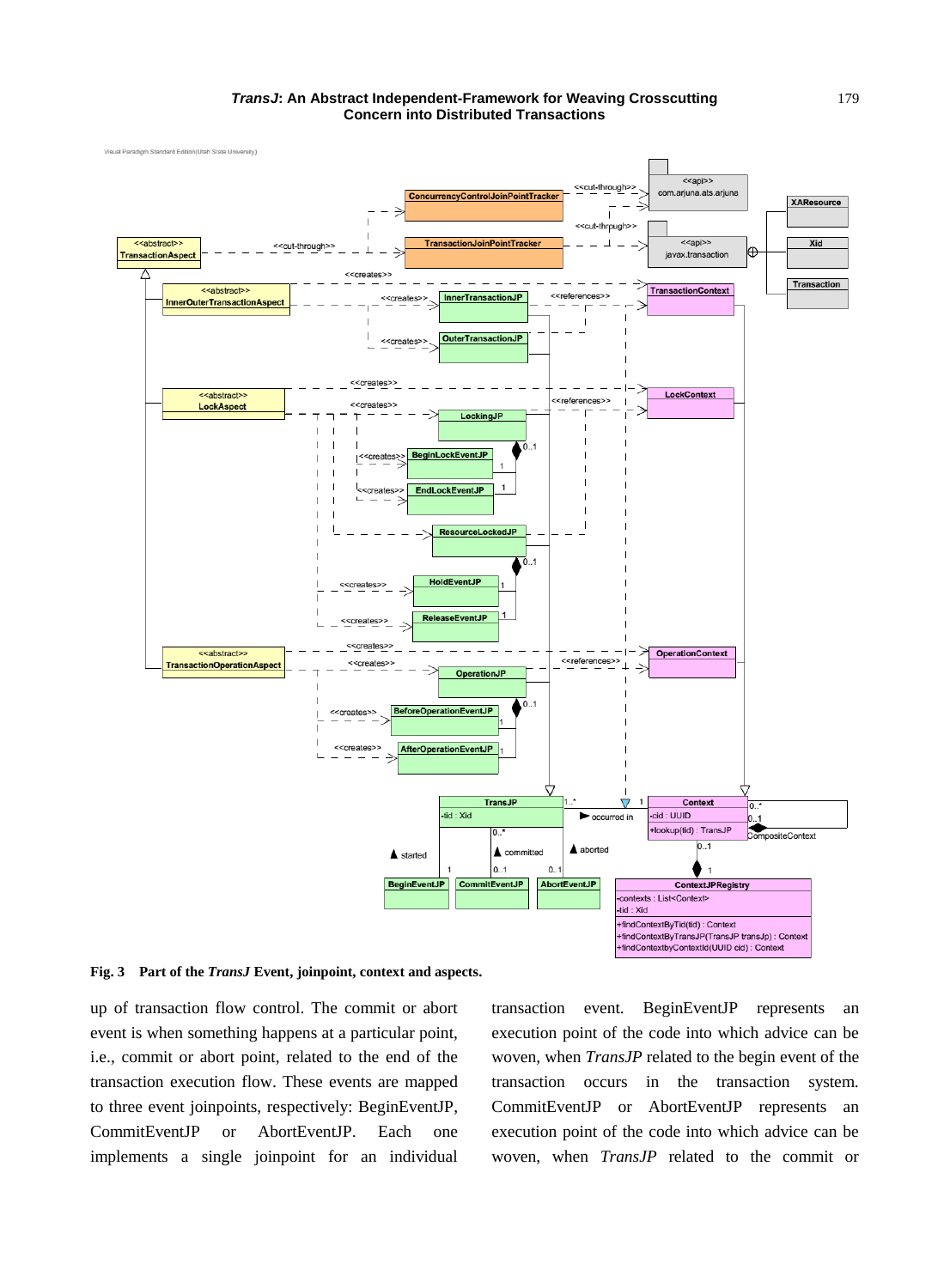rollback event transaction, respectively, occurs in the transaction system. *TransJP* is specialized into five types of joinpoints: InnerTransactionJP, OuterTransactionJP, LockingJP, ResourceLockedJP, and OperationJP. *InnerTransactionJP* represents the region of code or period during which a specific transaction code is executed, where advice can be woven in, when *TransJP* occurs after the begin event and before the commit/abort event (prior the end of the transaction execution flow.) *OuterTransactionJP* represents the region of code or period during which a specific transaction code is called, where advice can be woven in, when *TransJP* occurs before the begin event and after the commit/abort event (after the transaction has completed.) Inner/Outer transaction joinpoints have direct access to the target transaction's context, where the woven advices occur before, after or around these joinpoints. They refer to a transaction context concept, i.e., TransactionContext, which contains the relevant transaction information that is delivered at execution time to a proper transaction knowledge, as shown in Fig. 3.

The UMJDT states that every commit or abort event must have a corresponding begin event. In other words, a begin event can exist without a commit or abort event, but not conversely. The events of these kinds of joinpoints are capable of keeping track of transactions that occur in multiple threads within distributed transactions.

*LockingJP* represents a joinpoint for acquiring the resources used to perform a particular transaction operation. In other words, it represents the region of code or the period during which a specific transaction code region is executed, where advice can be woven in, starting when a begin lock request event is sent to the resource manager/lock manager and ending when the lock request event is granted or refused. The beginning and end of the lock request code are associated with two events that are capable of keeping track of the lock request within the lock context, as shown in Fig. 3. BeginLockEventJP represents an execution point of the code, where advice can be woven into, when LockingJP runs before executing a set lock event for acquiring the specified resource within the lock context associated with the target transaction. EndLockEventJP represents an execution point of the code, where advice can be woven in, when LockingJP runs in place of a set lock event to get the lock that has been granted or refused for the specified resource within the lock context associated with the target transaction.

*ResourceLockedJP* represents a joinpoint for complete a lock is held. Therefore, it is the region of code or the period during which a specific transaction code region is executed, where advice can be woven in, when a hold event occurs after setting the lock and end before releasing the lock. The demarcation points of the resource locked joinpoint correspond to two events that are capable of tracking the status of locked resources associated with a target transaction within the lock context. HoldEventJP represents an execution point of the code, where advice can be woven in, when a ResourceLockedJP occurs the after executing a set lock event to hold the specified resource within the lock context associated with the target transaction. ReleaseEventJP represents an execution point of the code, where advice can be woven in, when a ResourceLockedJP occurs before executing a release event to unlock the specified resource within the lock context associated with the target transaction.

*OperationJP* represents a joinpoint for complete a transaction operation. In other words, it represents the region of code or period during which a specific transaction operation code region is executed, where advice can be woven in, when a transaction occurs invoking any transaction method, (i.e., a method is annotated with a transactional annotation) from within the scope of a transaction, which indicates whether a method will be executed within an operation context associated with the target transaction. This joinpoint contains BeforeOperationEventJP and AfterOperationEventJP for keeping track of the status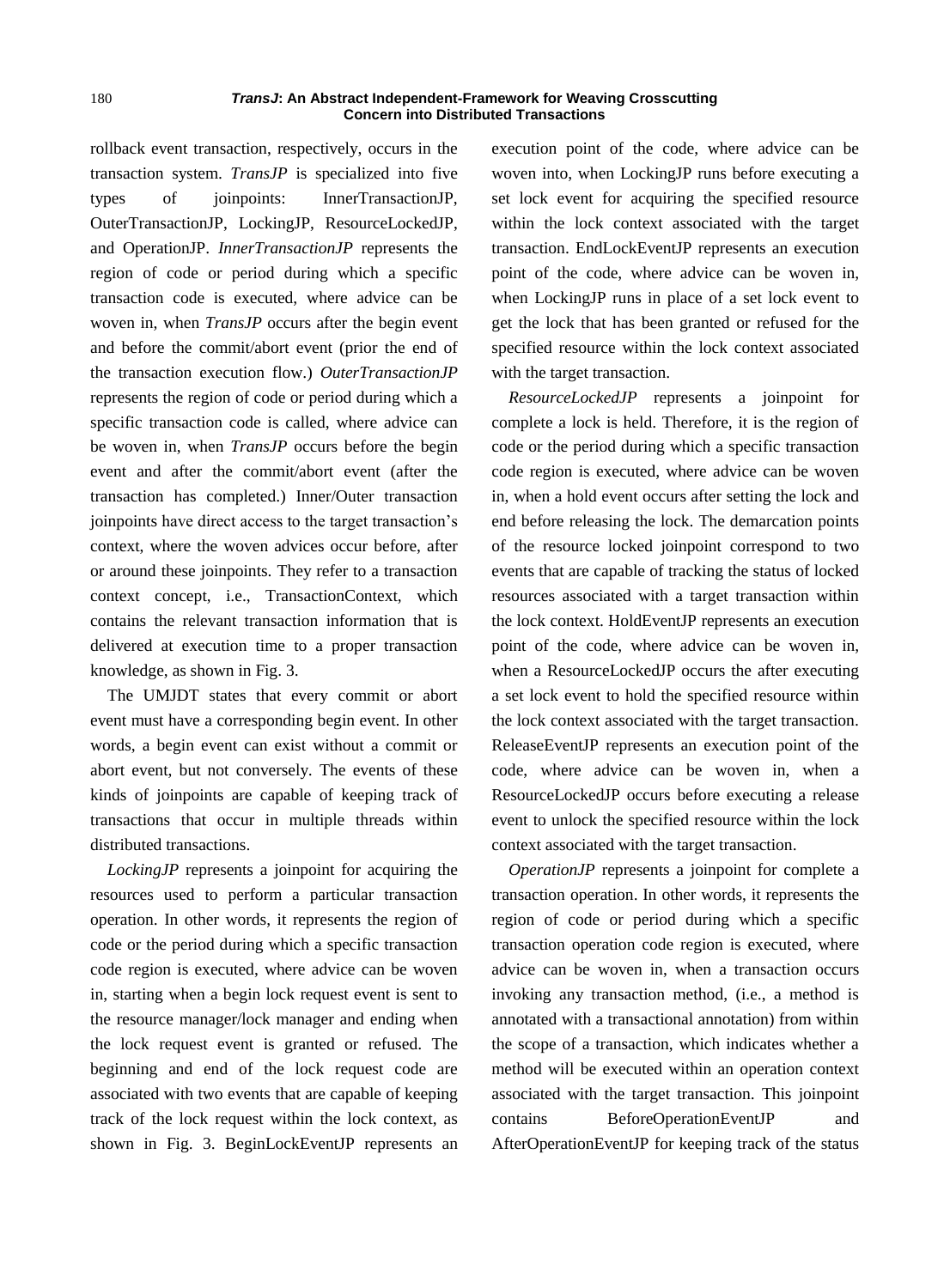of all transaction operations. BeforeOperationEventJP represents an execution point of the code, where advice can be woven in, when an OperationJP occurs before executing a reflective access to the information about a transaction operation associated with the target transaction. AfterOperationEventJP represents an execution point of the code, where advice can be woven in, when an OperationJP occurs after executing the reflective access to the state available and information about a transaction operation within the operational context associated with the target transaction.

*TransJ* can add transactions to the list of possible contexts, which consist of loosely-coupled abstractions. These contexts include various pieces of interesting data and metadata that woven advice might use, e.g., identifier, status, sets of tentative values, rollback logs, snapshots, lock information, timestamps, and other kinds of metadata. Each context includes the location of the joinpoint and runtime information about the transaction objects involved.

Fig. 3 presents the context as a composite class that maintains a collection of sub-contexts in term of a tree structure to represent part-whole hierarchies: Transaction Context, Lock Context, and Operation Context. These contexts represent concrete primitive contexts; for example a lock context or an operation context can be part of a transaction context, which in turn can be part of the parent transaction context.

TransactionContext encapsulates the transaction information that have to be shared among all the outer and inner transaction joinpoints, such as transaction identifier, starting time, commit time, abort time, sub-transactions, status, timestamp, tentative values for resources, etc. LockContext encapsulates the lock information related to underlying resources along with their transactions, such as a locked time, a released time, time-out, status of shared resources, lock mode, lock result, lock owner, tentative values to the update resource, etc. This information has to be available to the LockingJP and ResourcelockedJP.

OperationContext encapsulates information about the sequence of the transaction operations in the transaction's body, and operations in progress, etc. This information has to be available to the OperationJP.

*TransJ* considers events of joinpoints as largely independent, while a context considers them as interrelated through its call transaction concepts that would lead to a more reusable and robust implementation. These events keep track and record the transaction identifying information, e.g., the TID (transaction identifier), for all types of joinpoints. When advice executes, it can access the context information about the joinpoint at which it was invoked. Thus, the *TransJ*'s context is a dynamic and depends on the target transaction objects involved in the joinpoint.

### *4.2 Registry for Contexts*

Transaction aspects dynamically gather context information for all *TransJ* joinpoints. Advices can be executed before, after, or around various *contexts*, which can access joinpoint objects to obtain context information, like a transaction's start time, identifier, status, or the underlying lock information. This task can be facilitated if every context maintains a list of all the transactions that have accessed it. ContextJPRegistry provides this functionality by keeping a list of all transaction-related contexts that have interacted with the target transaction. On this, ContextJPRegistry represents a repository for all transaction-related contexts, which provide relevant information for advices associated with the target transaction at execution time.

For instance, when a joinpoint event occurs, e.g., BeginEventJP, *TransJ* creates an instance of a joinpoint class, e.g., InnerTransactionJP, that further correlates it with other events in the same joinpoint associated with a target transaction, and then adds the instance of the joinpoint to a relevant context, which contains a collection of joinpoints of the target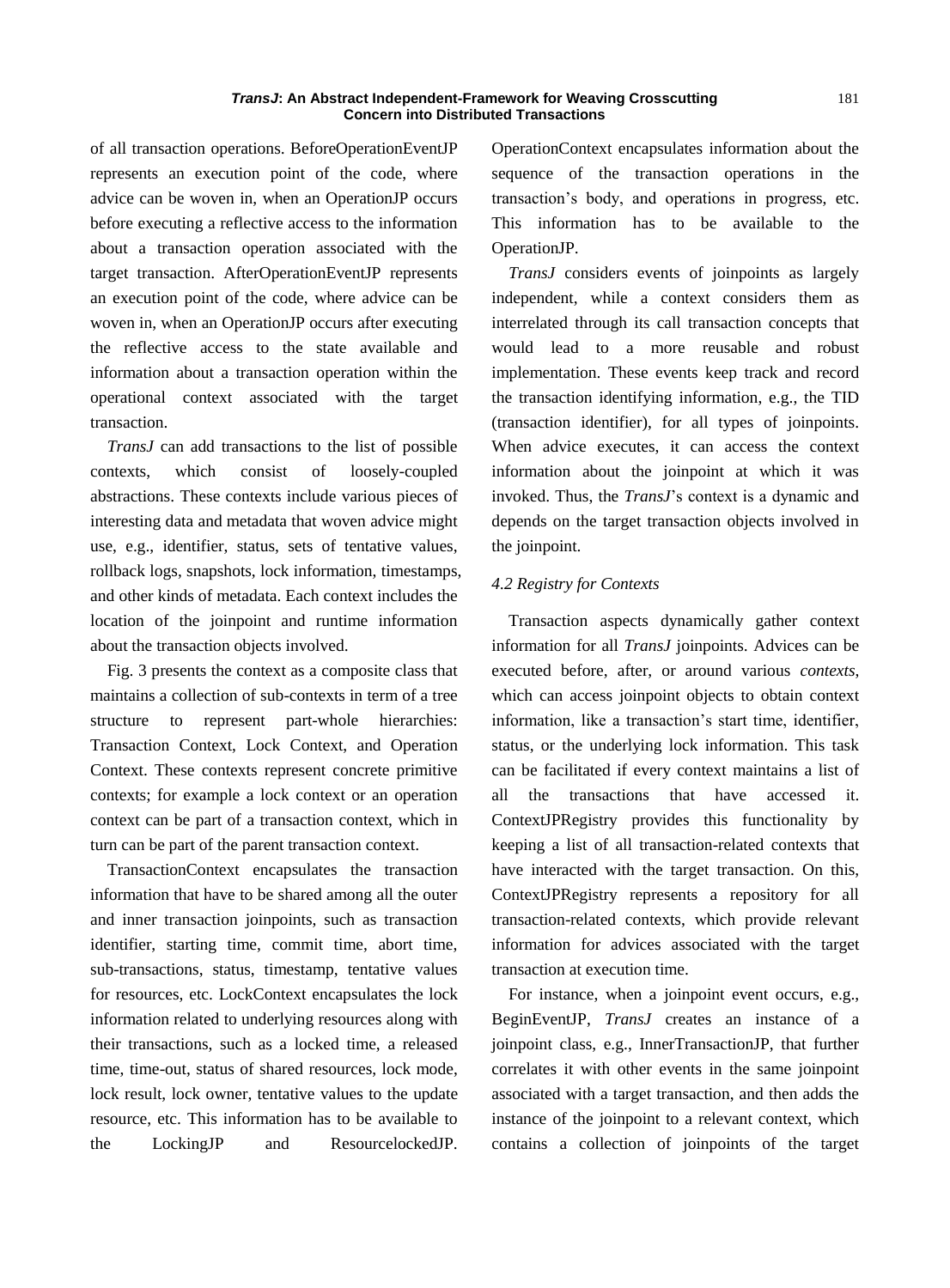transaction, and then adds the context to the registry, which contains a collection of contexts, i.e., ContextJPRegistry. When a joinpoint aspect, e.g., InnerOuterTransactionAspect, discovers a relevant transaction joinpoint and correlates it with other appropriate joinpoints that belong to the same transaction as shown in Fig. 3.

## *4.3 Trackers*

Behind the scenes, *TransJ* uses context gathering mechanisms, namely joinpoint tracker aspects, that are based on context-aware transaction abstractions and employed joinpoint events to dynamically gather the relevant information. The trackers work as monitors [\[19\]](#page-22-3) that perform pattern matching on transaction events, to track individual events and to organize them into high-level transaction-related contexts. Since the monitoring of transactions is itself a crosscutting concern, trackers are implemented as aspects that weave the necessary monitoring logic into places where a transaction event may take place. *TransJ* can support many different kinds of transaction joinpoint trackers, Figs. 4 and 5 show two special types of trackers, namely TransactionJoinPointTracker and ConcurrencyControlJoinpointTracker.

*TransactionJoinPointTracker* is an aspect that hides transaction-related abstractions in the core transaction application. It crosscuts begin, commit, abort, and transaction operation "@transactional" abstractions and defines a set of elegant and parameterized pointcuts. These provide benefits for sharing states between advices while overcoming the syntactic and semantic variations, defined on standard JTA and Arjuna pre-built libraries, i.e., javax.transaction and com.arjuna.ats.arjuna. These pointcuts are rich enough to encapsulate abstractions for transaction-related concepts of the client and server sides, e.g., UserTransaction and TransactionManager, respectively.

This aspect discovers a relevant joinpoint of the transaction based on the knowledge of access transactions, i.e., access to external transactions or access to internal transactions. Hence, *TransJ* creates seven clean, well-encapsulated transaction-related abstractions for all kinds of types begin, commit, rollback, and transactional annotation (shown in Fig. 4), summarized as follows: Transaction pointcuts for begins: These pointcuts unify syntactic and semantic variations in JTA libraries, i.e., JTA API and Arjuna API, and crosscut outer and inner transaction begin abstractions. Transaction pointcuts for commits and aborts: These pointcuts unify syntactic and semantic variations in JTA libraries, i.e., JTA API, and Arjuna API, and crosscut outer and inner transaction commit and abort abstractions, respectively.

*ConcurrencyControlJoinpointTracker* is an aspect that hides concurrency control abstractions in core transaction applications. This aspect crosscuts the syntactic and semantic variations exist on standard JTA like pre-built Arjuna library and unifies them into a set of parameterized pointcuts in set lock and release lock abstractions. These pointcuts are rich enough to encapsulate and manage all concurrency-related abstractions and styles related to the locking and unlocking of shared resources in distributed transactions. Hence, *TransJ* provides two clean, well-encapsulated transaction-related abstractions for setlock and doRelease constructs (shown in Fig. 5). These are summarized as follows: Concurrency Control pointcut for setlock: It crosscuts setlock operation for the lock managers in Arjuna API while requesting to hold a specified resource to the associated transaction. Concurrency Control pointcut for doRelease: It crosscuts doRelease operation for the lock manager in Arjuna API while releasing a lock of a specified resource from the associated transaction.

## *4.4 Base Transaction Aspects*

*TransJ* implements transaction-related crosscutting concerns as aspects derived from transaction aspects that cut through their respective joinpoint trackers.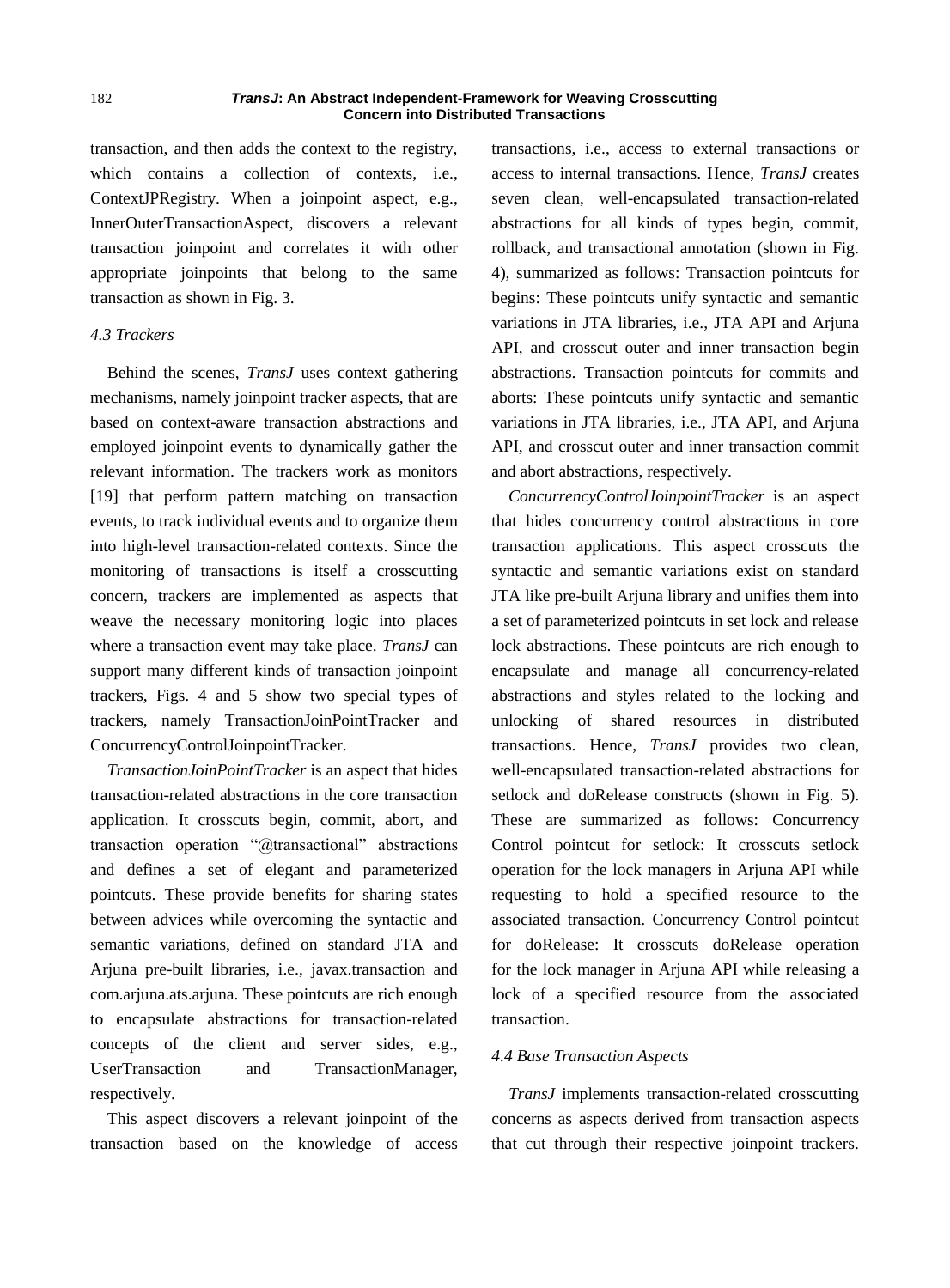```
public aspect TransactionJoinPointTracker {
            private Loqqer loqqer = Loqqer.qetLoqqer(TransactionJoinPointTracker.class);
            public pointcut InnerBeginTransaction():
                  (execution (* javax.transaction.TransactionManager+.begin()) | |
                       execution(* javax.transaction.UserTransaction+.begin()))||
                       (execution(* com.arjuna..BaseTransaction+.begin()) &&
                             (!cflowbelow((execution(* javax.transaction.TransactionManager+.begin()))||
                                          execution(* javax.transaction.UserTransaction+.begin()))));
            public pointcut InnerCommitTransaction():
                  (execution (* javax.transaction.TransactionManager+.commit()) | |
                       execution(* javax.transaction.UserTransaction+.commit()))||
                       (execution(* com.arjuna..BaseTransaction+.commit()) &&
                             (!(flowbelow((execution(* javax.transaction.TransactionManager+.commit())))
                                          execution(* javax.transaction.UserTransaction+.commit()))));
            public pointcut InnerAbortTransaction():
                  (execution(* javax.transaction.TransactionManager+.rollback()) | |
                       execution(* javax.transaction.UserTransaction+.rollback())) | |
                       (execution(* com.arjuna..BaseTransaction+.rollback()) &&
                             (!cflowbelow((execution(*javax.transaction.TransactionManager+.rollback())) | |
                                          execution(*javax.transaction.UserTransaction+.rollback()))));
            public pointcut OuterBeginTransaction():
                  (call (* javax.transaction.TransactionManager+.begin()) | |
                       call (* javax.transaction.UserTransaction+.begin())) | |
                       (call (* com.arjuna..BaseTransaction+.begin()) &&
                             (!cflowbelow((call(* javax.transaction.TransactionManager+.begin())) | |
                                            call (* javax.transaction.UserTransaction+.begin()))));
            public pointcut OuterCommitTransaction():
                  (call (* javax.transaction.TransactionManager+.commit()) | |
                       call (* javax.transaction.UserTransaction+.commit())) | |
                       (call (* com.arjuna..BaseTransaction+.commit()) &&
                             (!cflowbelow((call(* javax.transaction.TransactionManager+.commit())) | |
                                            call (* javax.transaction.UserTransaction+.commit()))));
            public pointcut OuterAbortTransaction():
                  (call (* javax.transaction.TransactionManager+.rollback()) | |
                       call (* javax.transaction.UserTransaction+.rollback())) | |
                       (call (* com.arjuna..BaseTransaction+.rollback()) &&
                             (!cflowbelow((call(* javax.transaction.TransactionManager+.rollback())) | |
                                            call (* javax.transaction.UserTransaction+.rollback()))));
            public pointcut TransactionMethod(Transactional transaction): execution(@Transactional * *.
       *(...)) && @annotation(transaction);
Fig. 4 A code snippet of TransactionJoinPointTracker.
       public aspect ConcurrencyControlJoinPointTracker {
              private Logger logger = Logger.getLogger(ConcurrencyControlJoinPointTracker.class);
              public pointcut SetLock(Lock toSet, int retry, int sleepTime): execution(*
       com.arjuna.ats.txoj.LockManager+.setlock(..)) && args(toSet, retry, sleepTime);
              public pointcut DoRelease(Uid id, boolean all): execution(*
       com.arjuna.ats.txoj.LockManager+.doRelease(..)) && args(id, all);
       \sim .
       ₹
```
**Fig. 5 A code snippet of ConcurrencyControlJoinPointTracker.**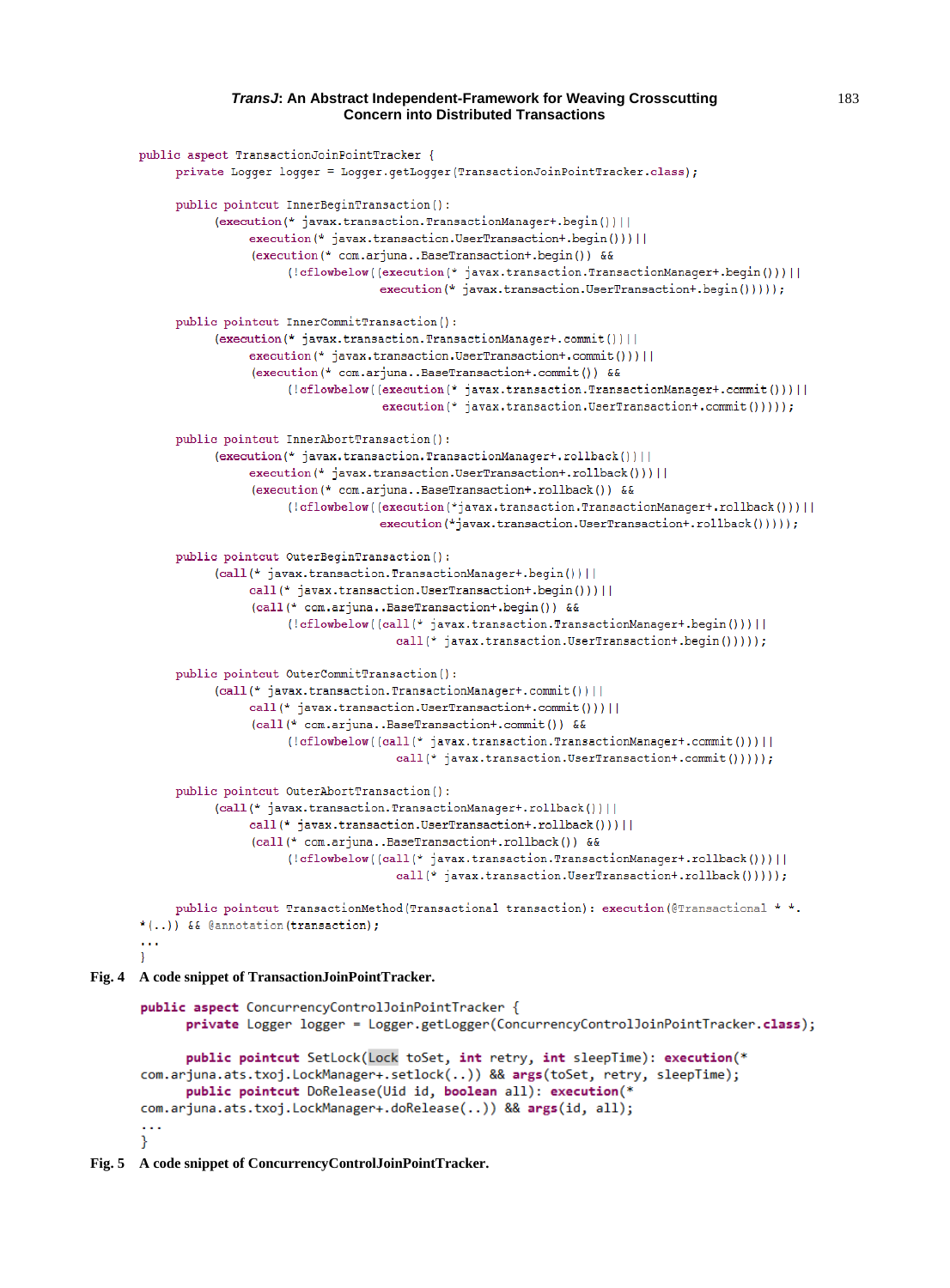These aspects are derived from abstract *TransactionAspect*, which provides high-level concrete pointcuts that dynamically track different transaction abstractions, as shown in Fig. 6.

The pointcuts in the TransactionAspect take a list of objects as parameters, because this is how concrete aspects based on these pointcuts can access transaction-related context information. We bind context data to pointcut variables, which can then be used to parameterize advices. This allows concrete aspects to be parameterized and configures different joinpoints, which enable reusable aspects to be customized in different contexts and thus increase the reusability of aspects.

The base aspects consist of three distinct abstract aspects correspond to three different kinds of contexts, as mentioned earlier, and extend *TransactionAspect* with pointcut abstractions that are meaningful to those contexts (see Fig. 6). On this, developers can create their own application-level transaction aspects that inherit from these aspects and include advice based on these pointcuts.

*InnerOuterTransactionAspect* extends *TransactionAspect* with pointcuts for transaction beginnings and the transaction ends as shown in Fig. 7. It involves begin, commit and abort joinpoints to demarcate the transaction scope. It defines six pointcuts: iTransactionBegin<sup>1</sup>, iTransactionCommit, iTransactionAbort, oTransactionBegin <sup>2</sup> , oTransactionCommit and oTransactionAbort. These pointcuts crosscut TransactionJoinpointTracker to establish a transaction context on the client application and the application server sides of each executed transaction. The oTransactionBegin creates an OuterTransactionJP and instantiates a transaction context. The oTransactionCommit or

-

oTransactionAbort retrieves the matching OuterTransactionJP from the target TransactionContext in ContextJPRegistry and ends a transaction after a client or transaction manager invokes a commit or abort joinpoint event. The iTransactionBegin creates an InnerTransactionJP and starts a transaction when a client or transaction manager executes a begin event, and then retrieves the matching target TransactionContext from the ContextJPRegistry and adds the InnerTransactionJP. The iTransactionCommit or iTransactionAbort retrieves the matching InnerTransactionJP from the target TransactionContext in the ContextJPRegistry and adds the commit joinpoint event or abort joinpoint event, respectively, as shown in Fig. 8. Developers can use this kind of aspect to weave advice before, after, or around entire transactions, either from a transaction application client or application server perspective in different transaction models (flat or nested).

*OperationAspect* extends *TransactionAspect* with pointcuts for transaction operation as shown in Fig. 9. They provide a way for applications to capture arbitrarily complex operations, which define the sequence of transaction operations that comprise the transaction body. This aspect defines pointcuts to demarcate the transaction operation scope, namely BeforeTransactionOperation and AfterTransactionOperation. The BeforeTransactionOperation creates an OperatoinJP and instantiates an OperationContext as shown in Fig. 10. It exposes the before-operation event joinpoint to the OperationJP and then adds the OperationContext to the ContextJPRegistry. The AfterTransactionOperation retrieves the matching OperationJP from the OperationContext for the current transaction in the ContextJPRegistry, and exposes the after-operation event joinpoint to the OperationJP. Developers can use this aspect to weave advice before, after, or around a transaction operation.

*LockAspect* is derived from the TransactionAspect and thereby inherits the locking and resource-locked

 $1$  The transaction pointcut is initialized with a lowercase letter that indicates where the joinpoint is located, (i) stands for inner transaction; iTransactionBegin means inner begin transaction.

 $2$  The transaction pointcut is initialized with a lowercase letter that indicates where the joinpoint is located, (o) stands for outer transaction; oTransactionBegin means outer begin transaction.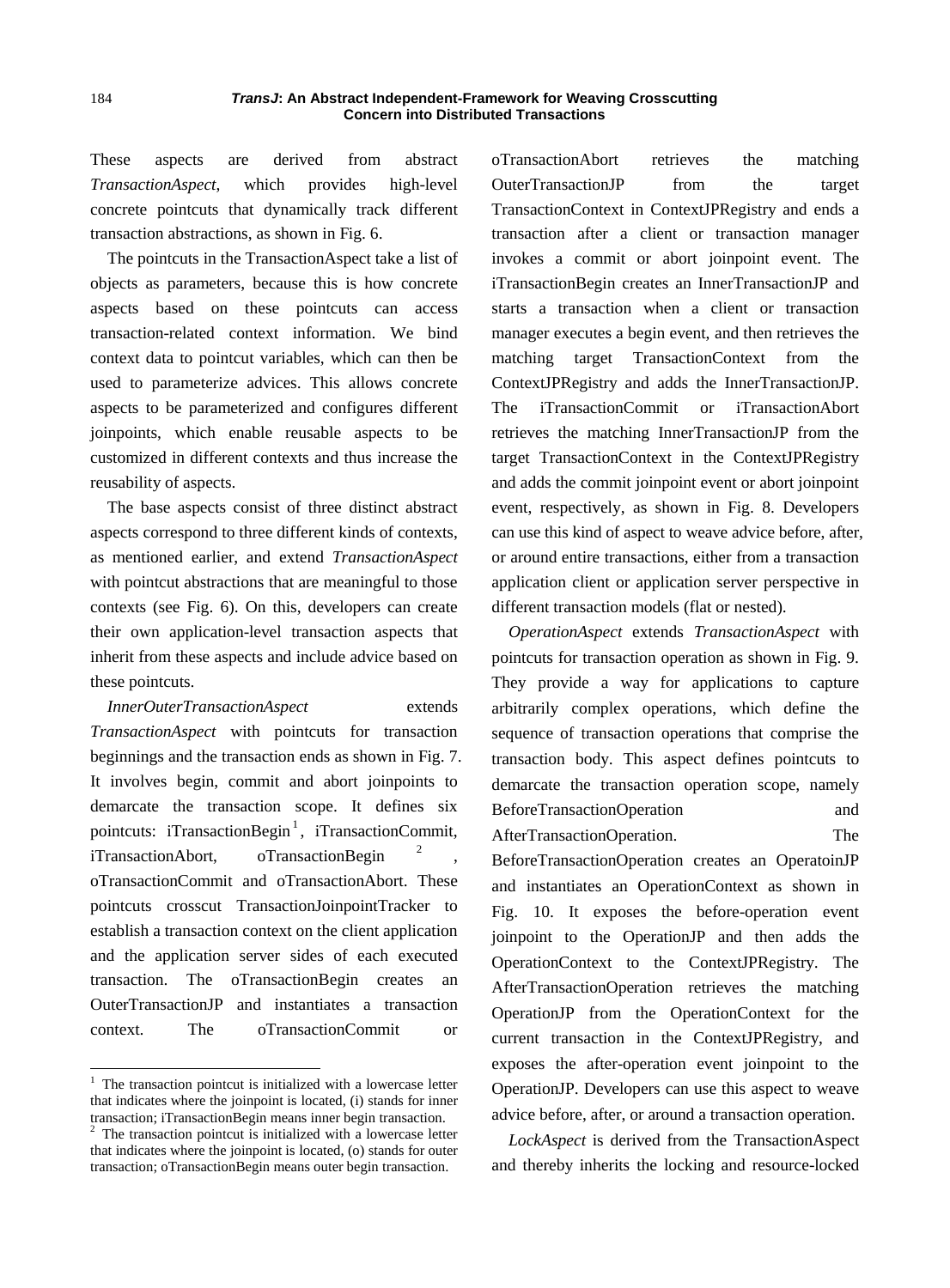```
public abstract aspect TransactionAspect
            private Logger logger = Logger.getLogger(TransactionAspect.class);
            protected pointcut InnerTransactionBegin(Xid tid, ..):
                 execution(void TransactionJoinPointTracker.innerTransactionBegin(..)) && args(tid,..);
            protected pointcut InnerTransactionCommit(Xid _tid, ..):
                 execution(void TransactionJoinPointTraceer.innerTransactionCount(...)) && args( tid, ...);
            protected pointcut InnerTransactionAbort(Xid _tid, ..):
                 execution(void TransactionJoinPointTracker.innerTransactionAbort(..)) && args(_tid,..);
            protected pointcut OuterTransactionBegin(): execution(void TransactionJoinPointTracker.outerTransactionBegin(..));
            protected pointcut OuterTransactionCommit():execution(void TransactionJoinPointTracker.outerTransactionCommit(..));
            protected pointcut OuterTransactionAbort(): execution(void TransactionJoinPointTracker.outerTransactionAbort(..));
            protected pointcut BeginlockOperation(Xid tid, ..):
                 execution(void ConcurrencyControlloinPointTracker.beginlockOperation(..)) && args(tid,..);
            protected pointcut EndlockOperation(String lockResult, Uid lockId, Uid lockOwnerId,..):
                 execution(void ConcurrencyControlJoinPointTracker.endlockOperation(..)) && args(lockResult, lockId, lockOwnerId,
       \ldots):
            protected pointcut SetHold(Xid tid, Uid lockId, Uid lockOwnerId, ..):
                 execution(void ConcurrencyControlJoinPointTracker.setHold(..)) && args(tid, lockId, lockOwnerId,..);
            protected pointcut ReleaseHold(Uid lockId, ..):
                 execution(void ConcurrencyControlloinPointTracker.releaseHold(..)) && args(lockId, ..);
            protected pointcut BeforeOperation(Method method, Xid tid, ..):
                 execution(void TransactionJoinPointTracker.beforeTransactionMethod(..)) && args(method, tid,..);
            protected pointcut AfterOperation(String operationName, Object [] arguments, ..):
                 execution(void TransactionJoinPointTracker.afterTransactionMethod(..)) && args(operationName, arguments,..);
Fig. 6 A code snippet of TransactionAspect.
       public abstract aspect InnerOuterTransactionAspect extends TransactionAspect{
             private Logger logger = Logger.getLogger(InnerOuterTransactionAspect.class);
             public pointcut oTransactionBegin (OuterTransactionJP outerTransactionJp) :
       execution (* InnerOuterTransactionAspect+.Begin (OuterTransactionJP)) &&
       args (outerTransactionJp);
             public pointcut oTransactionCommit (OuterTransactionJP outerTransactionJp) :
       execution(* InnerOuterTransactionAspect+.Commit(OuterTransactionJP)) &&
       args (outerTransactionJp);
             public pointcut oTransactionAbort (OuterTransactionJP outerTransactionJp) :
       execution(* InnerOuterTransactionAspect+.Abort(OuterTransactionJP)) &&
       args (outerTransactionJp);
             public pointcut iTransactionBegin(InnerTransactionJP innerTransactionJp) :
       execution (* InnerOuterTransactionAspect+.Begin (InnerTransactionJP)) &&
       args ( innerTransactionJp);
             public pointcut iTransactionCommit(InnerTransactionJP innerTransactionJp):
       execution (* InnerOuterTransactionAspect+.Commit (InnerTransactionJP)) &&
       args ( innerTransactionJp);
             public pointcut iTransactionAbort (InnerTransactionJP innerTransactionJp) :
       execution (* InnerOuterTransactionAspect+.Abort (InnerTransactionJP)) &&
       args(innerTransactionJp);
```

```
-1
```
**Fig. 7 Extended parametrized-pointcuts in InnerOuterTransactionAspect.**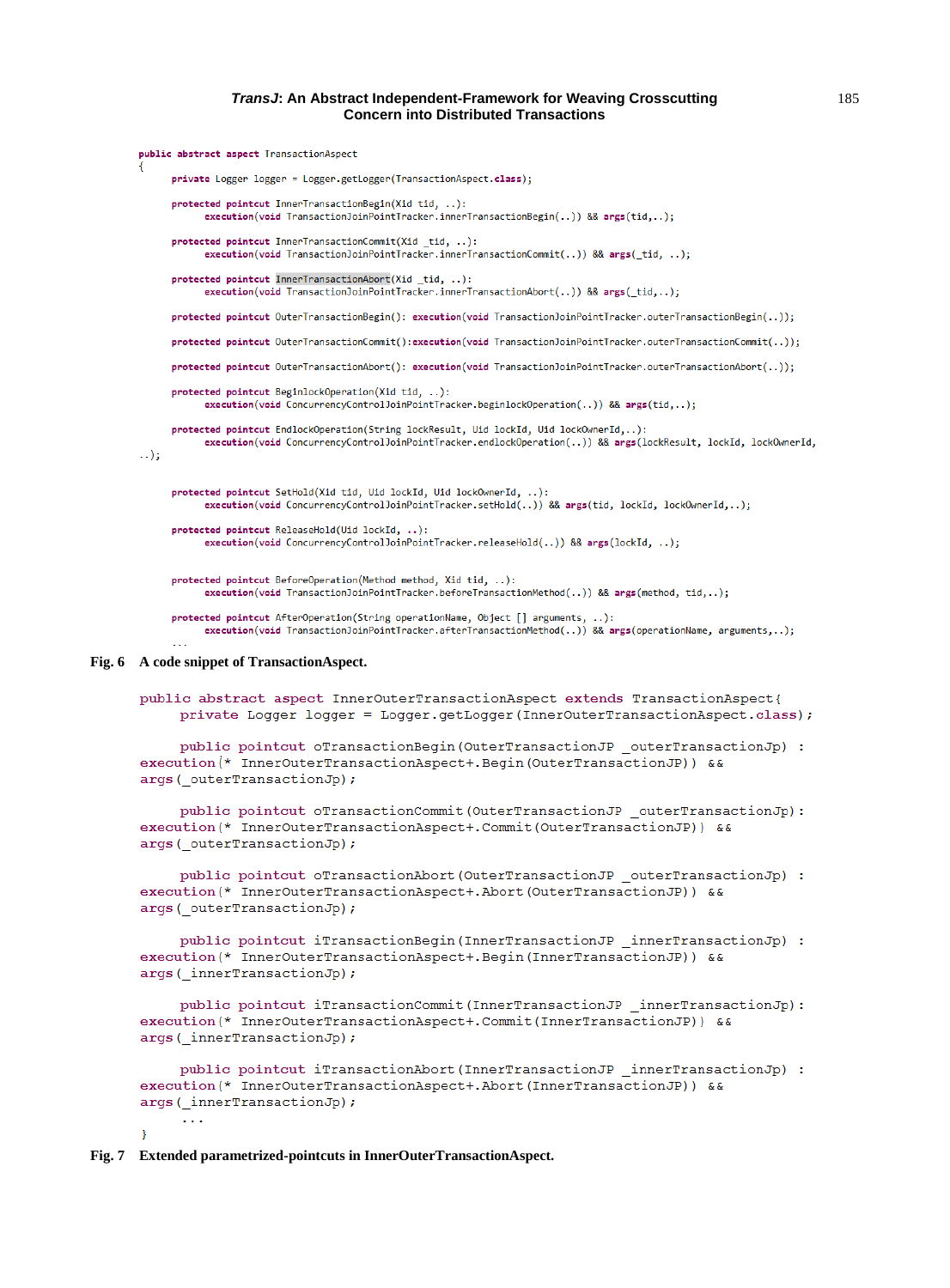```
public abstract aspect InnerOuterTransactionAspect extends TransactionAspect{
         // outer transaction scope
         before(): OuterTransactionBegin() {
               outerTransactionjp = new OuterTransactionJP();
               BeginEventJP beginEventJP = new BeginEventJP();
               outerTransactionjp.setBeginEventJP(beginEventJP);
               transactionContext = new TransactionContext();
               ContextJPRegistry.getInstance().addContext(transactionContext);
               \sim\overline{\phantom{a}}after(): OuterTransactionCommit() {
               CommitEventJP commitEventjp = new CommitEventJP();
               ((OuterTransactionJP)ContextJPRegistry.getInstance().findContext(outerTransactionjp).getTransJp()).setCommitEventJP(commitEventjp);
               \sim . . .
         \overline{\mathcal{X}}after() : OuterTransactionAbort() {
               AbortEventJP abortEventjp = new AbortEventJP();
               ((OuterTransactionJP)ContextJPRegistry.getInstance().findContext(outerTransactionjp).getTransJp()).setAbortEventJP(abortEventjp);
               \ldots\mathcal{P}// inner transaction scope
         after(...) : InnerTransactionBegin(...) {
               innerTransactionjp = new InnerTransactionJP(tid);
               BeginEventJP beginEventJP = new BeginEventJP(tid);
               beginEventJP.setBeginTime(beginTimestamp);
               innerTransactionjp.setBeginEventJP(beginEventJP);
               ((TransactionContext)ContextJPRegistry.getInstance().findContext(contextUid)).setTid(tid);;
               ((TransactionContext)ContextJPRegistry.getInstance().findContext(contextUid)).setInnerJP(innerTransactionjp);
               \sim . .
         \overline{\phantom{a}}before( ...): InnerTransactionCommit(.) {
               CommitEventJP commitEventjp = new CommitEventJP();
               ((InnerTransactionJP)ContextJPRegistry.getInstance().findContext(innerTransactionjp).getTransJp()).setCommitEventJP(commitEventjp);
               innerTransactionjp.setCommitEventJP(commitEventjp);
               \ddotsc\overline{\mathcal{X}}before(...): InnerTransactionAbort(.)}
               AbortEventJP abortEventip = new AbortEventJP();
               ((InnerTransactionJP)ContextJPRegistry.getInstance().findContext(innerTransactionjp).getTransJp()).setAbortEventJP(abortEventjp);
         \mathcal{F}J,
Fig. 8 A code snippet of InnerOuterTransactionAspect.
         public abstract aspect TransactionOperationAspect extends TransactionAspect{
                 private Logger logger = Logger.getLogger(TransactionOperationAspect.class);
                 declare parents: TransactionOperationAspect extends TransactionAspect;
                public pointcut BeforeTransactionOperation(OperationJP operationjp) :
         execution (* TransactionOperationAspect+.beforeOperation(OperationJP)) &&
         args (operationjp);
                public pointcut AfterTransactionOperation(OperationJP operationjp):
```
args (operationjp); 49.9  $\overline{1}$ 

execution (\* TransactionOperationAspect+.afterOperation (OperationJP)) & &

**Fig. 9 Extended parameterized-pointcuts in TransactionOperationAspect.**

186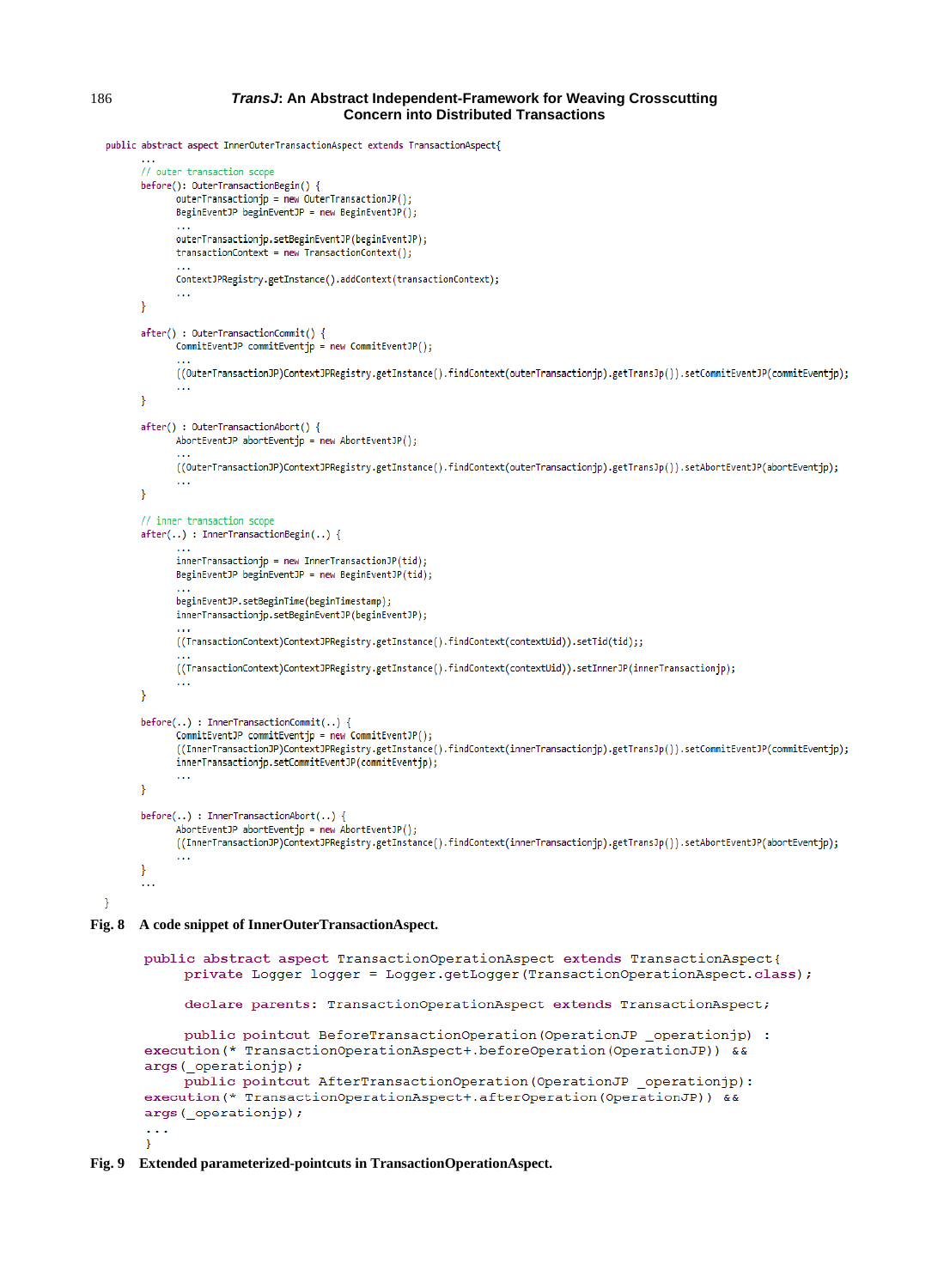```
public abstract aspect TransactionOperationAspect extends TransactionAspect{
     before(...): BeforeOperation(..) {
           operationjp = new OperationJP();
           BeforeOperationEventJP beforeEventJP = new BeforeOperationEventJP();
           operationjp.setBeforeOperationEventjp(beforeEventJP);
           \sim \simoperationContext = new OperationContext();
           operationContext.setOperationjp(operationjp);
           ContextJPRegistry.getInstance().addContext(operationContext);
     \overline{\mathbf{1}}after(...): AfterOperation(..){
           AfterOperationEventJP afterEventJP = new AfterOperationEventJP();
           ((OperationJP)
\verb|ContextJPRegistry.getInstance() .findContext(operationjp).getTransJp()) . setAfterOperationEventjp (afterEventJP);in a
           operationjp.setAfterOperationEventjp(afterEventJP);
     \, }
\overline{\phantom{a}}
```
#### **Fig. 10 A code snippet of TransactionOperationAspect.**

pointcuts, as shown in Fig. 11. It involves setlock-event and release-event joinpoints to associate and disassociate the specified resource to/from the target transaction. It defines pointcuts BeginRequestlock, EndRequestlock, HoldingResource, and ReleasingResource that crosscut ConcurrencyControlJoinpointTracker to establish the lock context. BeginRequestlock creates an instance of LockingJP, exposes BeginlockEventJP to it, instantiates a lock context, and then adds the context to the ContextJPRegistry, as shown in Fig. 12. The EndRequestlock retrieves the matching LockingJP from the target LockContext in the ContextJPRegistry, and exposes the EndlockEventJP to the LockingJP when the request lock is granted or refused. The HoldingResource creates a ResourceLockedJP and exposes the hold-event joinpoint to it. It also retrieves the matching lock context from ContextJPRegistry and then adds the ResourceLockedJP to the lock context in ContextJPRegistry. The ReleasingResource retrieves the matching ResourceLockedJP from the target LockContext in the ContextJPRegistry and then exposes the release-event joinpoint to the ResourcelockedJP and ends the locked resource. Developers can use this aspect to weave advice before, after, or around the entire locking perspective.

In DTPSs, the nested and concurrent transactions may occur with multiple other hosts, i.e., transaction in progress, which are also involved in a multi-threaded process. The aspects can apply for a transaction and keep track of the multiple concurrent transactions by maintaining a collection of contexts. A context for each transaction is maintained in terms of its own current context and association with the in-progress transaction.

## **5. Reusable and Application-Level Aspects**

A developer can implement crosscutting concerns, define transaction-related pointcuts, and weave advice into any of above joinpoints by specializing the corresponding abstract *TransJ* aspects that are shown in yellow boxes in Fig. 3. *TransJ* implementation provides generic advices in the base aspects that follow the template method pattern [\[20\].](#page-22-4) Therefore, the base aspects are implemented as abstract aspects to contain the actual implementation of the template advices and pointcuts. This allows developers to quickly adapt them to the specific needs of their application by reusing and integrating them into existing or new applications. *TransJ* has to contain a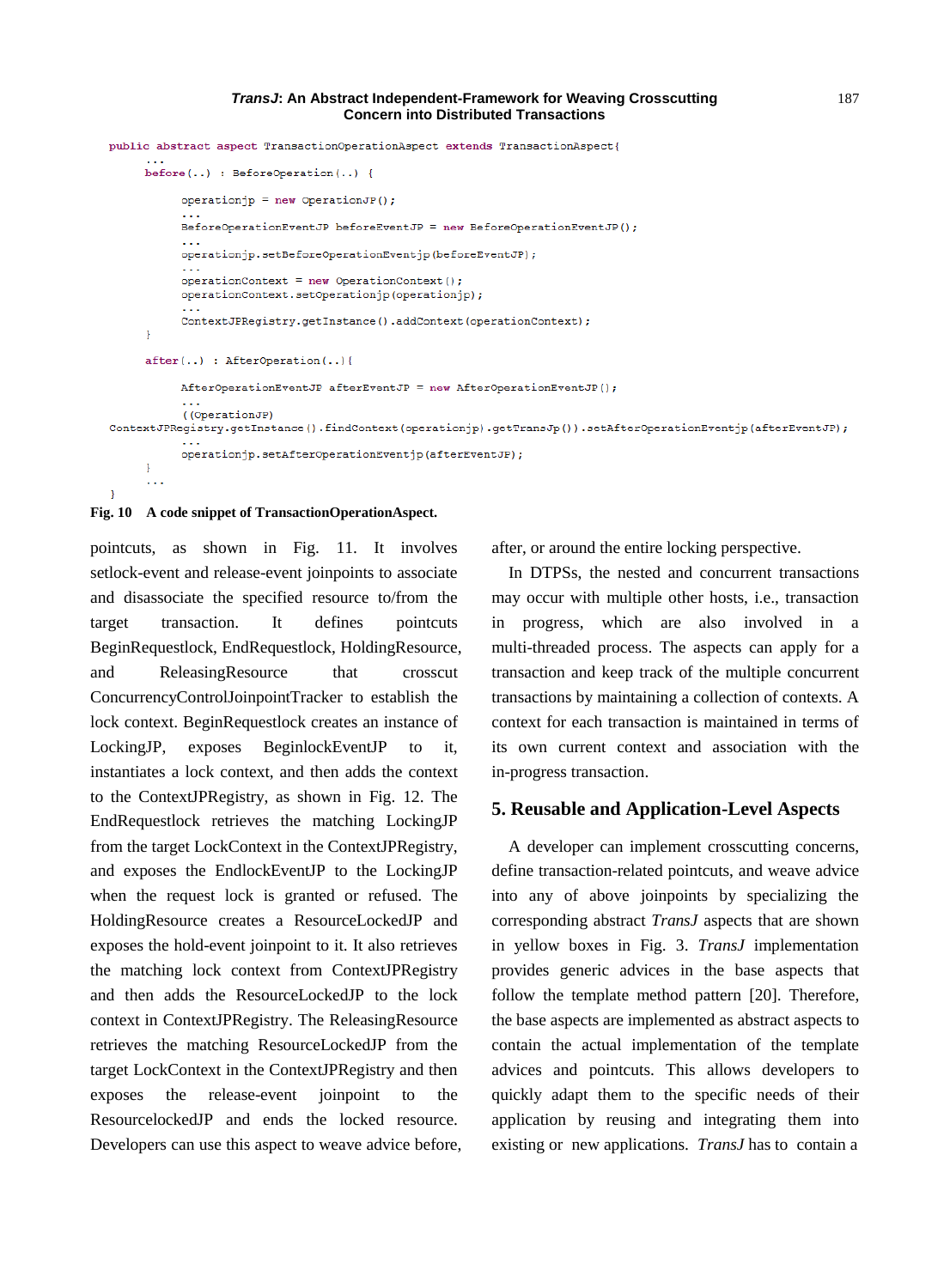```
public abstract aspect LockAspect extends TransactionAspect {
          private Logger logger = Logger.getLogger(LockAspect.class);
          public pointcut BeginRequestlock(LockingJP lockingjp): execution(*
LockAspect+.beginSetLocking(LockingJP)) && args(lockingjp);
          public pointcut EndRequestlock (LockingJP lockingjp): execution (*
LockAspect+.endSetLocking(LockingJP)) && args(lockingjp);
         public pointcut HoldingResource (ResourceLockedJP resourceLockedjp):
execution<sup>(*</sup> LockAspect+.hold(ResourceLockedJP)) && args(_resourceLockedjp);
          public pointcut ReleasingResource(ResourceLockedJP resourceLockedjp):
execution (* LockAspect+.release (ResourceLockedJP)) && args ( resourceLockedjp);
     \sim \sim \simþ,
```
#### **Fig. 11 Extended parameterized-pointcuts in LockAspect.**

 $\sim$   $\sim$   $\sim$ 

```
public abstract aspect LockAspect extends TransactionAspect {
```

```
before(...): BeginlockOperation(..) {
               lockingjp = new LockingJP();
               BeginLockEventJP beginlockEventjp = new BeginLockEventJP();
               lockingjp.setBeginlockEventjp(beginlockEventjp);
               lockContext = new LockContext();lockContext.setLockingjp(lockingjp);
               ContextJPRegistry.getInstance().addContext(lockContext);
          þ,
          after (..): EndlockOperation(..)EndLockEventJP endlockEventjp = new EndLockEventJP();
               endlockEventjp.setElapsedTime(elapsedTime);
               ((LockingJP)
ContextJPRegistry.getInstance().findContext(lockingjp).getTransJp()).setEndlockEven
tjp(endlockEventjp);
               lockingjp.setEndlockEventjp(endlockEventjp);
               \sim 10\bar{1}after(...): SetHold(..) {
               resourceLockedjp = new ResourceLockedJP();
               HoldEventJP holdEventJP = new HoldEventJP (lockOwnerId);
               \sim 100resourceLockedjp.setHoldEventjp(holdEventJP);
               ((LockContext)
ContextJPRegistry.getInstance().findContext(lockingjp)).setResourceLockedjp(resourc
eLockedjp);
               lockContext.setResourceLockedjp(resourceLockedjp);
               \sim 10 \mu\overline{\mathcal{X}}before(..): ReleaseHold(..)ReleaseEventJP releaseEventjp = new ReleaseEventJP();
               ((ResourceLockedJP)
ContextJPRegistry.getInstance().findContext(resourceLockedjp).getTransJp()).setRele
aseEventjp(releaseEventjp);
              resourceLockedjp.setReleaseEventjp(releaseEventjp);
               \sim 10\overline{\mathbf{r}}
```

```
Fig. 12 An aspect code snippet of Lock Aspect.
```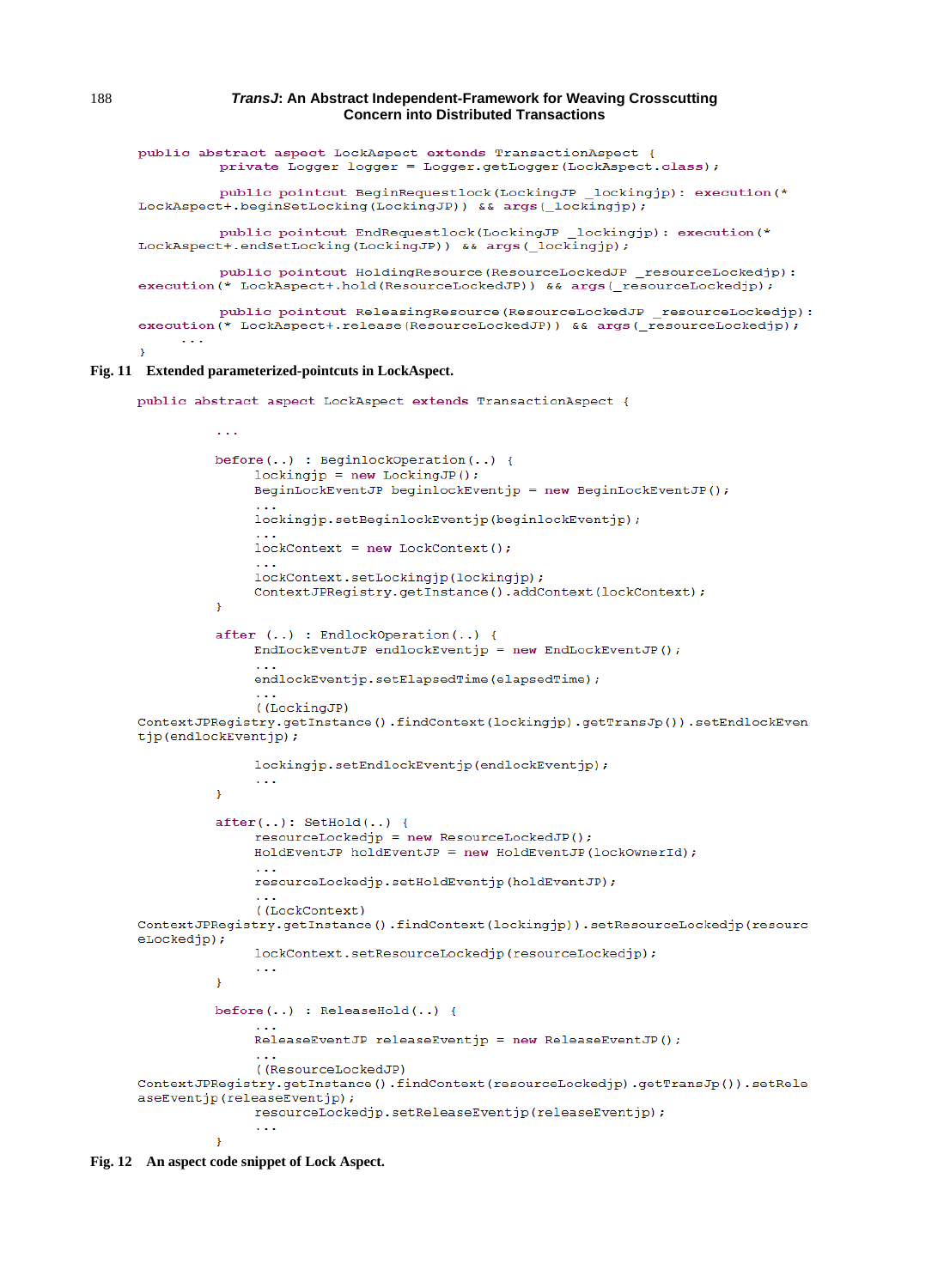reusable aspect library that supports AO features derived from the base aspects. As an example, this section describes the implementation of a reusable and an application-level aspect that weaves performance measurements in the distributed transaction applications.

Aspect developers implement reusable aspects by specializing the base aspects in *TransJ*. The reusable aspects represent general crosscutting concerns commonly found in distributed applications with significant transaction requirements as mentioned above. Table 1 lists the aspects currently in the reusable aspects library and Fig. 13 shows part of the implementation of one of them. This is called *Total Turn Around Time Monitor*. *TransJ* provides a library of reusable aspects for transaction-related crosscutting concerns, like *TransctionTurnAroundTime*, that helps programmers measure the responsiveness time. These aspects allow programmers to adapt the reusable aspects to new demands and to cope with the specific needs of their application by overriding these methods. *TransJ* library offers other reusable aspects the make use of this and other reuse techniques to integrate them easily into existing or new applications. We expect that reusable aspects will continue to grow as new generally-applicable transaction aspects are discovered, implemented, and documented.

For discussion purposes, assume that the performance measurements are a throughput and an average-transaction response turnaround time statistic. *TransctionTurnAroundTime* is an extension that measures some performance-related statistics for transactions between a client and application server (e.g., JBoss Application Server). Also, assume that the core application considers a transaction to be the completion a set of sub-transactions. Consider a transaction involving three sub-transactions. So, we can measure throughput for a unit of time, 60 seconds, by simply counting the number of these transactions completed in that period. The average response turnaround time is the average of time spans from transaction begin times to transaction commit or abort times.

First, notice how this advice is derived from InnerOuterTransactionAspect and in doing so, it can reuse its implementation of the transaction turnaround time concept directly. Fig. 14 shows a snippet of code that presents the implementation of measuring the total turnaround time and throughput for a nested transaction at the application level. As mentioned, the developers can implement and add application-level aspects into core application logic by reusing reusable aspects or extending base aspects in *TransJ*. Second, notice how the aspect is derived from Transaction Turn

| Aspect name                       | Description                                                                                                                                                                                                                                                                                                                                                        |
|-----------------------------------|--------------------------------------------------------------------------------------------------------------------------------------------------------------------------------------------------------------------------------------------------------------------------------------------------------------------------------------------------------------------|
| Optimizer                         | Tracks workload based on the most likely behaviour of a transaction. It helps programmers to determine the<br>most efficient way to execute a transaction by considering the possible behaviours on shared resources.                                                                                                                                              |
| Performance<br>anylazer           | Helps the programmer to analyze the vast amount of transaction resource accesses for improving the<br>application performance.                                                                                                                                                                                                                                     |
| Notification                      | Allows the developer to activate alarms for critical errors, exceptions, time-based expiration, and invalid state.                                                                                                                                                                                                                                                 |
| Authenticator                     | Tracks consistent and secure transactions for handling authentication permissions in transaction domain.                                                                                                                                                                                                                                                           |
| Audit trail                       | Records a history of actions executed by transactions and users. It includes a chronological list of steps that are<br>required in order to begin a transaction, as well as bring it to completion. It records information such as who<br>has accessed a transaction, what operation was performed on it, when it was performed, and how the state was<br>changed. |
| Logging By<br>transaction         | Logs transaction context operations in a developer-defined format and domain.                                                                                                                                                                                                                                                                                      |
| JustIntime                        | Provides virtual helper methods for a transaction which help programmers share context information across<br>hosts when necessary.                                                                                                                                                                                                                                 |
| Total turn around<br>time monitor | Provides virtual helper methods for transactions which help programmers measure the responsiveness time by<br>overriding their aspects in application level.                                                                                                                                                                                                       |

**Table 1 Sample reusable crosscutting concerns in transactions.**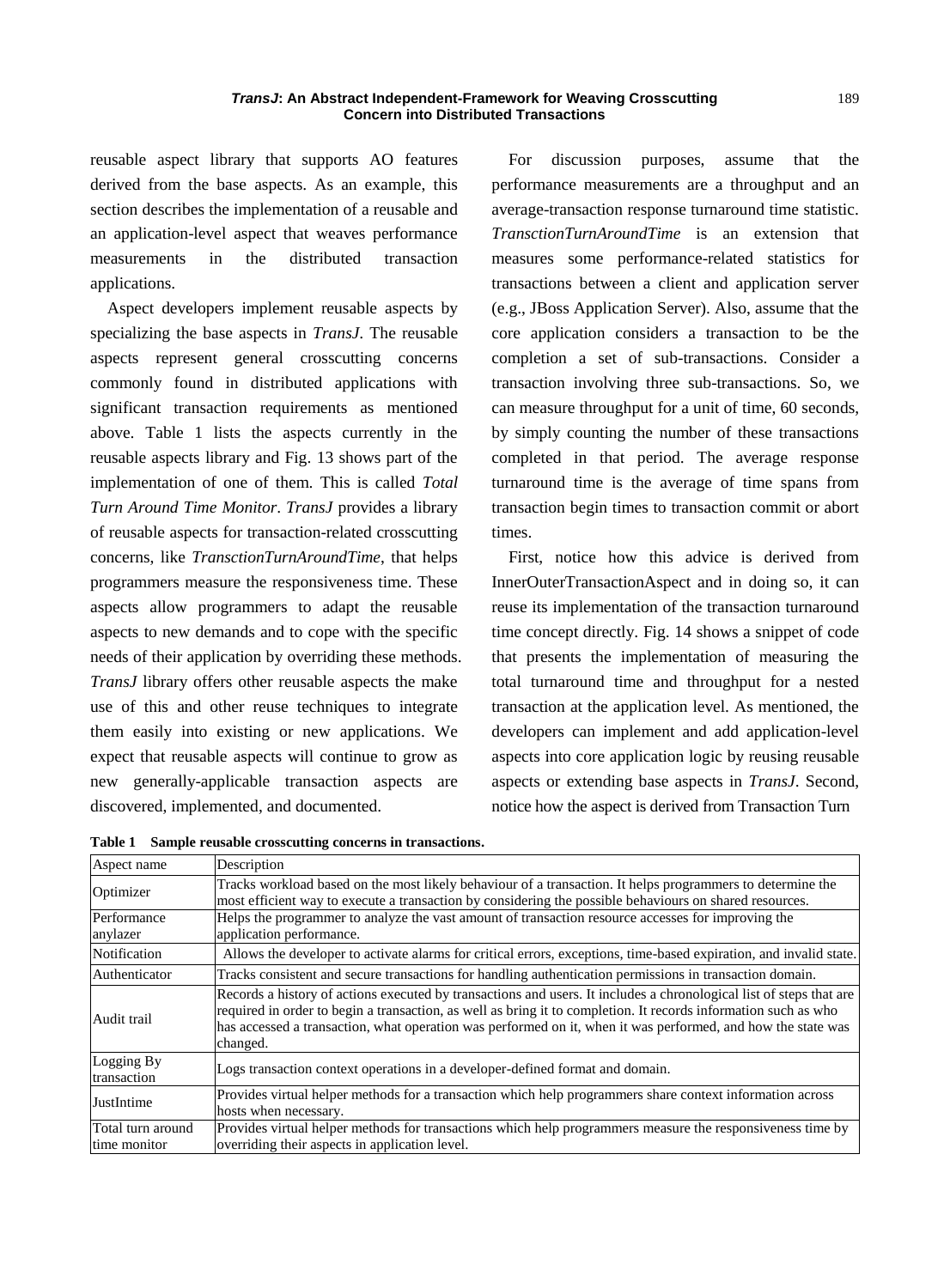```
public abstract aspect TransactionTurnArounTime extends
InnerOuterTransactionAspect{
    protected pointcut beginTransaction(TransactionContext transactionContext)
: execution (* TransactionTurnArounTime+. begin (TransactionContext)) & &
args (transactionContext);
    protected pointcut endTransaction(TransactionContext transactionContext) :
execution (* TransactionTurnArounTime+.end(TransactionContext)) &&
args(_transactionContext);
     public Timestamp TransactionContext.beginTime =null;
    public long TransactionContext.turnAroundTime=0;
    before (InnerTransactionJP innerip): iTransactionBegin(innerip)
          TransactionContext transactionContext = (TransactionContext)
ContextJPReqistry.getInstance().findContext(innerjp);
         transactionContext.beginTime = new Timestamp();
          begin(transactionContext);
     \overline{1}after (InnerTransactionJP innerjp) : iTransactionCommit (innerjp) | |
iTransactionAbort(innerjp)
     \{TransactionContext transactionContext = (TransactionContext)
ContextJPRegistry.getInstance().findContext(innerjp);
         transactionContext.turnAroundTime = ((new Timestamp()).getMillSeconds()
- transactionContext.beginTime.getMillSeconds())/1000;
         end(transactionContext);
     \lambdaprivate pointcut contextCreation(TransactionContext context):
     target (context) && execution (public TransactionContext+.new(..)) ;
     after (TransactionContext context) : contextCreation (context)
     -{
     -1
    protected void begin (TransactionContext _transactionContext) {
    protected void end(TransactionContext _transactionContext){
\lambda
```
#### **Fig. 13 A reusable-aspect code snippet of TransactionTurnAroundTime.**

public aspect MyAppPerformanceMonitor extends TransactionTurnAroundTime{

```
private int transactionCount =0;
     private long totalAroundTime =0;
     private Stats stat = new Stats();
     @Override
     protected void end (TransactionContext transactionContext) {
          int i = 0:
          totalAroundTime += transactionContext.turnAroundTime;
           // Number of completed transactions
          transactionCount++;
          stat.computeAvqResponseTime(totalAroundTime, transactionCount);
     \bar{\rm v}þ,
public class Stats{
     private long completeTransactionCount =0;
     private float avgResponseTime =0f;
     public void computeAvgResponseTime(long turnAroundTime, int accessCount){
          //Efficiency per minute \verb+avgResponseTime = (float) (turnAroundTime/accessCount);-3
<sup>3</sup>
```

```
Fig. 14 Performance measure crosscutting concern.
```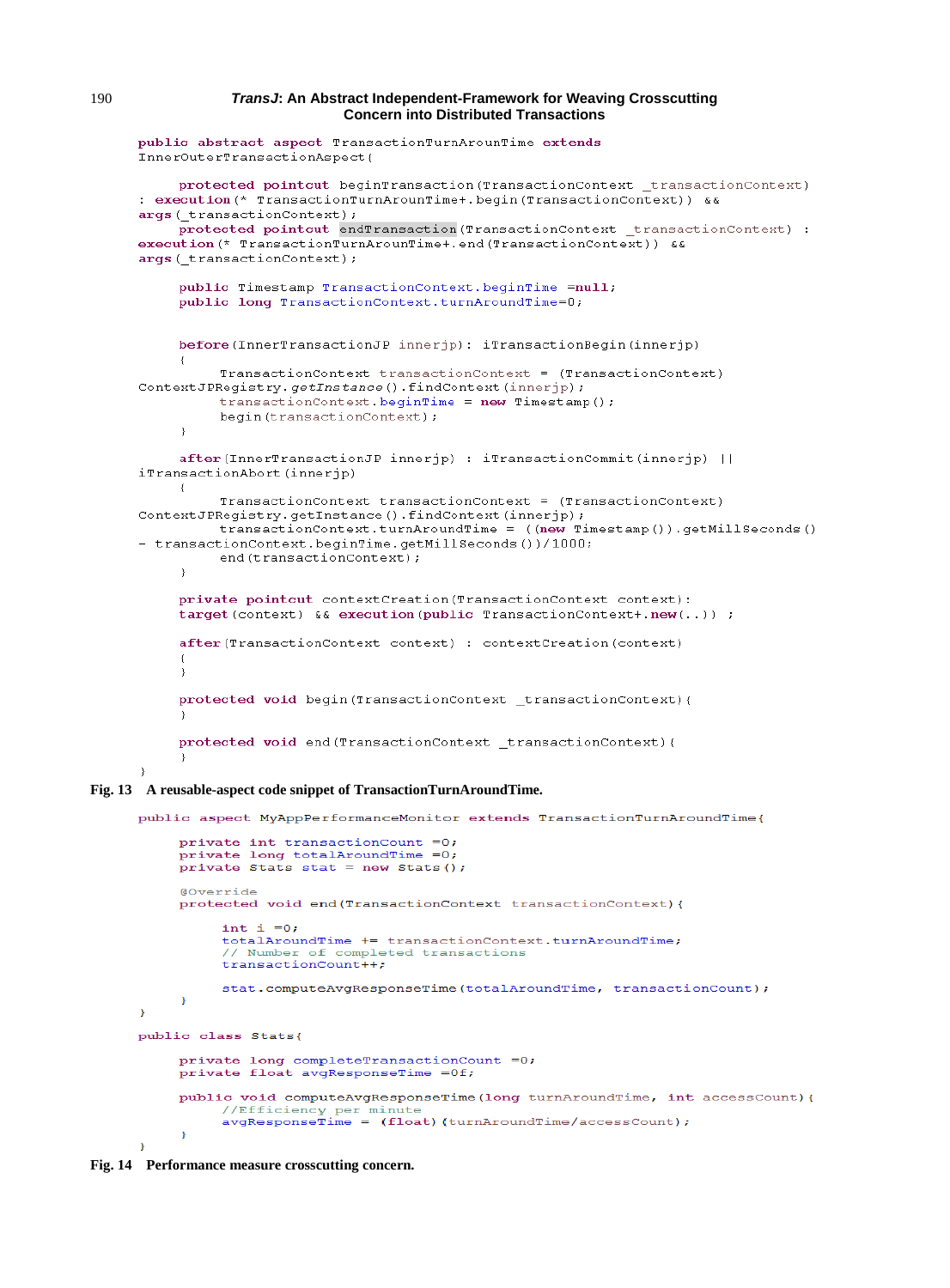Around Time aspect and in doing so, it can reuse its implementation of the transaction turnaround time concept directly. Then, it adds some additional behavior at the end of a transaction to compute the average of the transaction responsiveness time per-minute (60 seconds), i.e., efficiency.

## **6. Experimental Hypotheses**

The theoretical ideas that underpin *TransJ* lead to the eight concrete hypotheses. All of these hypotheses have the same premise and refer to the metrics that will be defined in a new extended quality model for distributed applications. To determine whether *TransJ* improves reusability without sacrificing performance, the authors will conduct an experiment that tests the following hypotheses:

(1) If transaction-related crosscutting concerns are effectively modularized and encapsulated in *TransJ* aspects, then the software has better encapsulation and SoCs (Separation of Concerns) and less scattering than equivalent systems developed with AOP design techniques, especially AspectJ;

(2) If transaction-related crosscutting concerns are effectively encapsulated in *TransJ* aspects, then the software has a lower coupling than equivalent systems developed with AOP design techniques, especially AspectJ;

(3) If transaction-related crosscutting concerns are effectively encapsulated in *TransJ* aspects, then the software has higher cohesion and less tangling than equivalent systems developed with AOP design techniques, especially AspectJ;

(4) If transaction-related crosscutting concerns are effectively encapsulated in *TransJ* aspects, then the software is not significantly larger or complex than equivalent systems developed with AOP design techniques, especially AspectJ;

(5) If transaction-related crosscutting concerns are effectively encapsulated in *TransJ* aspects, then the software is significantly more oblivious than equivalent systems developed with AOP design techniques, especially AspectJ;

(6) If transaction-related crosscutting concerns are effectively encapsulated in *TransJ* aspects, then the software would preserve or improve runtime performance compared with equivalent systems developed with AOP design techniques, especially AspectJ;

(7) If transaction-related crosscutting concerns are effectively encapsulated in *TransJ* aspects, then the extension part, i.e., crosscutting concern, of the software would require a smaller number of changes to reuse compared to equivalent systems developed with AOP design techniques, especially AspectJ;

(8) If *TransJ* provides a better modularization of transaction-related crosscutting concerns, then the development transaction system would be less complicated and more readable. Thus, software development efficiency would be increased, so that the system would be created faster than equivalent systems developed with AOP design techniques. In other words, the total programmer's working time should be shorter than the development time of analogous systems developed with AOP techniques, especially AspectJ.

For the moment, proposing the complete implementation of an extension to AspectJ that performs the expected weaving and tracks transaction-related context information—the abstract independent framework for basic weaving into high-level abstractions—are sufficiently interesting and potentially beneficial to dominate our immediate attention. Our next steps are to test the stated hypotheses through performing a preliminary experiment to validate whether each hypothesis is true or false.

## **7. Related Work**

All ideas, concepts and approaches investigated in this section intersect with a broad spectrum of research projects on transactional systems, transactional aspects, reusable AO frameworks,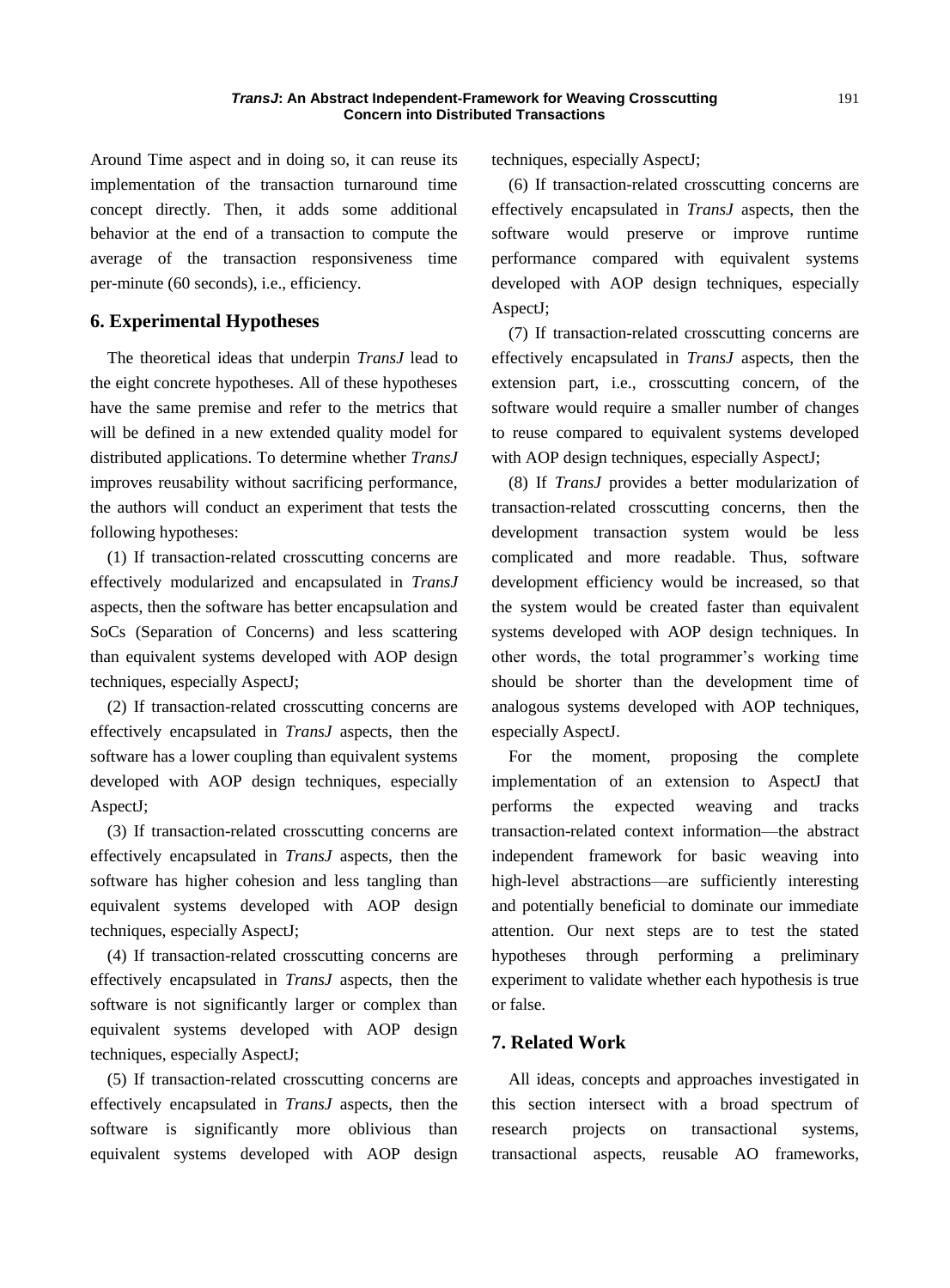application-level aspects and interactions. We offer some relevant research in this section.

Kiczales et al. [\[3\],](#page-21-2) introduced the idea of weaving logic for crosscutting concerns into core applications was introduced over 15 years ago, and their work stems from even earlier research with inheritance, aggregation, and mix-ins [\[2\].](#page-21-1) Like all great ideas, the heart of the weaving solution is relatively straightforward—modularize concerns into first-class constructs, find the right place(s) to introduce appropriate logic from those constructs, and the either insert code that executes the new logic unconditional (because it can be determined to always be needed) or insert code that makes a final decision about executing the new code at runtime. Raza et al., present the design and implementation of a new AOPL framework, called CommJ, which is an extension to AspectJ for enabling programmers to encapsulate communication-related crosscutting concerns in modular, cohesive and loosely coupled aspects [\[21\].](#page-22-5) CommJ allows developers to weave crosscutting concerns into IPC (inter-process communications) in a modular and reusable way, while keeping the core functionality oblivious to those concerns. This is in many respects, we found some conceptual similarity with this design approach to our work, but we have a different goal in that it addresses how to weave transaction-related crosscutting concerns into high-level runtime abstractions, i.e., distributed transactions. Additionally, *TransJ* framework provides low-level distributed aspects that perform the expected weaving and track of context information. We believe this to be feasible because it is similar to the technique used by CommJ to add communication-related aspects to AspectJ. It also clearly defines transaction primitives for the DTPS that defines interesting joinpoints relative to transaction execution and related contexts for the woven logic of crosscutting concerns. Therefore, we believe our work that is concerned to pave the way for the weaving of crosscutting concerns into high-level program abstractions that span multiple threads of execution and may be interleaved with concurrent execution of similar the abstraction. It also can define more reusable aspects, which not only can be extended, but can also be combined to build more complex types of transaction concerns.

Implementing transaction-related crosscutting functionality do not fit efficiently into OOP, which leads to an unnecessary code duplication, a complex code, a decrease in software quality, and an increase in product errors and bugs [\[40\].](#page-22-6) Several research works are currently underway to explore the feasibility of AOP techniques to deal with the concepts of transaction in various scenarios [\[5\],](#page-21-8) such as Ref. [\[37\].](#page-22-7) The case study proposed in Ref. [\[24\],](#page-22-8) promises to be a perfect candidate that may serve as a benchmark for evaluating the new AOP approaches, the expressivity of AOP languages, the performance of AOP environments, and the suitability of AO modeling notations. This research presents a language independent decomposition of the ACID (Atomicity, Consistency, Isolation and Durability) properties of transactions into a set of fine-grained aspects, i.e., base aspects, each one providing a well-defined reusable functionality. It then shows how these aspects can be configured and composed in different ways to achieve various concurrency control and recovery strategies for the transactional object. Therefore, this framework enables the design of various concurrency control and recovery concerns through the configuration and composition of these new aspects. However, other concerns, such as transaction life-cycle management, are only primarily supported and badly modularized, and as a result, their functionality cut through the design of the other aspects of the framework. Motivated by these, Kienzle was taken the case study one step further. In Refs. [\[23\],](#page-22-9) he presents a language-independent framework that provides the runtime support for transactions, called *AspectOptima*. It uses AO technology to decompose transaction models and their implementations into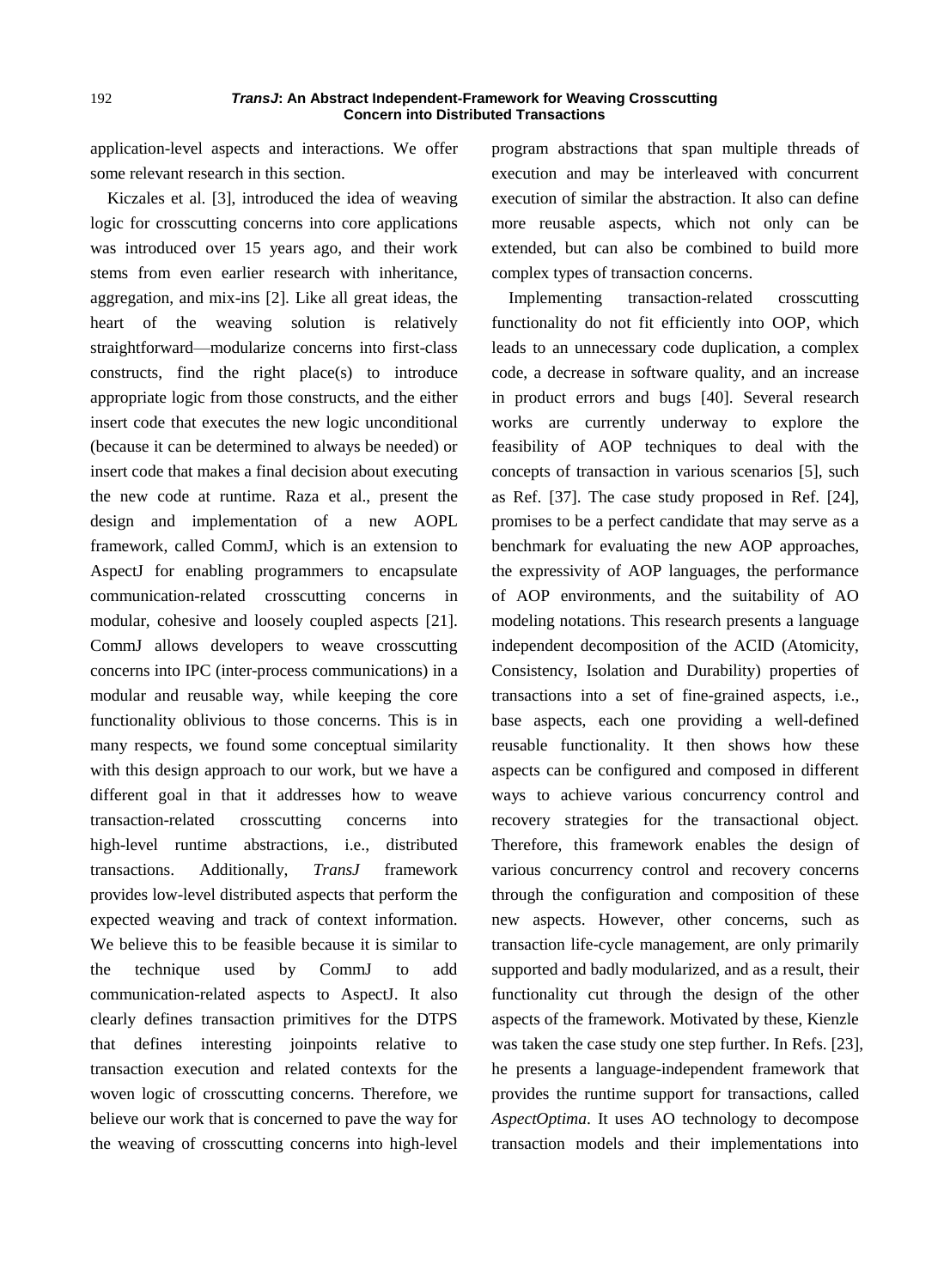many individual reusable aspects. In other words, it consists of a collection of ten base aspects that can be configured to guarantee the ACID properties for the transactional object [\[33\].](#page-22-10) However, this purpose of this research is not produced implementations for a specific transaction standard like JTA, or a reference implementations.

In comparing with AspectOptima, the *TransJ* discusses the composition of transaction abstractions by separating out the definition of transactions from the definition of other aspects using general-purpose abstract transaction concepts, i.e., high-level abstractions, each one providing a well-defined reusable functionality. We believe our work enables better reuse, encapsulation and obliviousness for transaction-related crosscutting concerns. On the other hand, *TransJ* serves for a more practical purpose. It provides a transaction joinpoint model, which is not the only contribution of this research. In addition, it proposes a new context concept to act as meta-data model for encapsulating the transaction-related information. Furthermore, the research adds new abstract concepts, which correspond to the transaction primitives in JTA and AspectJ frameworks, enable the design of various application-level aspects through the configuration and composition of reusable and base aspects. In short, *TransJ* the only work required by developers to acquire the functionality provided by application-level aspects are to bind their application classes to the appropriate aspects. This requires no knowledge of the inner working of *TransJ*.

In Ref. [25], Sadat-Mohtasham provides a design, and implement *Transactional Pointcuts* as a realization of the new model in the AspectJ language. He also proposes a new joinpoint model, based on the pointcut-advice model and a new construct, *transcut*, which selects sets of interrelated joinpoints and reifies them into higher-level joinpoints that can be advised. The authors have extended abc's existing joinpoint matching infrastructure for transcut matching by implementing the appropriate subclasses (for the new

type of shadow, new pointcuts, etc.,) and by advising the right joinpoints to adapt the behavior of some of the existing components in the context of transcut matching. If a transcut matches a shadow, an advice application object is created to be applied to the shadow in the weaving phase. All three major types of advice (i.e., around, after, and before) are supported for transcuts. There are some differences between transactional pointcut model and our work. Transactional pointcut relies on static analysis only and, therefore, is inherently imprecise. Our model uses an interval joinpoints (execution-time joinpoint model) to determine when an advice should stratify. Also, the *TransJ* designation and advice model complies with the existing dynamic pointcut-advice model in AspectJ, which made it possible for integration and interaction with an AOPL, such as AspectJ.

On the other hand, the authors discuss dynamic meta-model annotations to add well-separated concerns. The authors share some design similarities for *TransJ* that is joinpoints in transcut is identified as part of a bigger context and in relation to other joinpoints. *TransJ* design principles include a similar concept for implementing transaction patterns using AspectJ, but the *TransJ* handles transactions in high-level transaction abstractions rather than low-level abstractions. It allows to encapsulate the transaction concerns from core application functionality with writing reusable and application-level transaction aspects as explained in *TransJ*. In addition, it already provides a set of reusable aspects and has the ability to compose and configure the application-level aspects.

## **8. Conclusion and Future Work**

This paper took the necessary steps to introduce the notation of transaction-aware aspects to incorporate transaction-related crosscutting concerns into an AspectJ framework, namely *TransJ*. *TransJ* is an independent abstraction framework that uses aspects as main abstractions and proposes a model for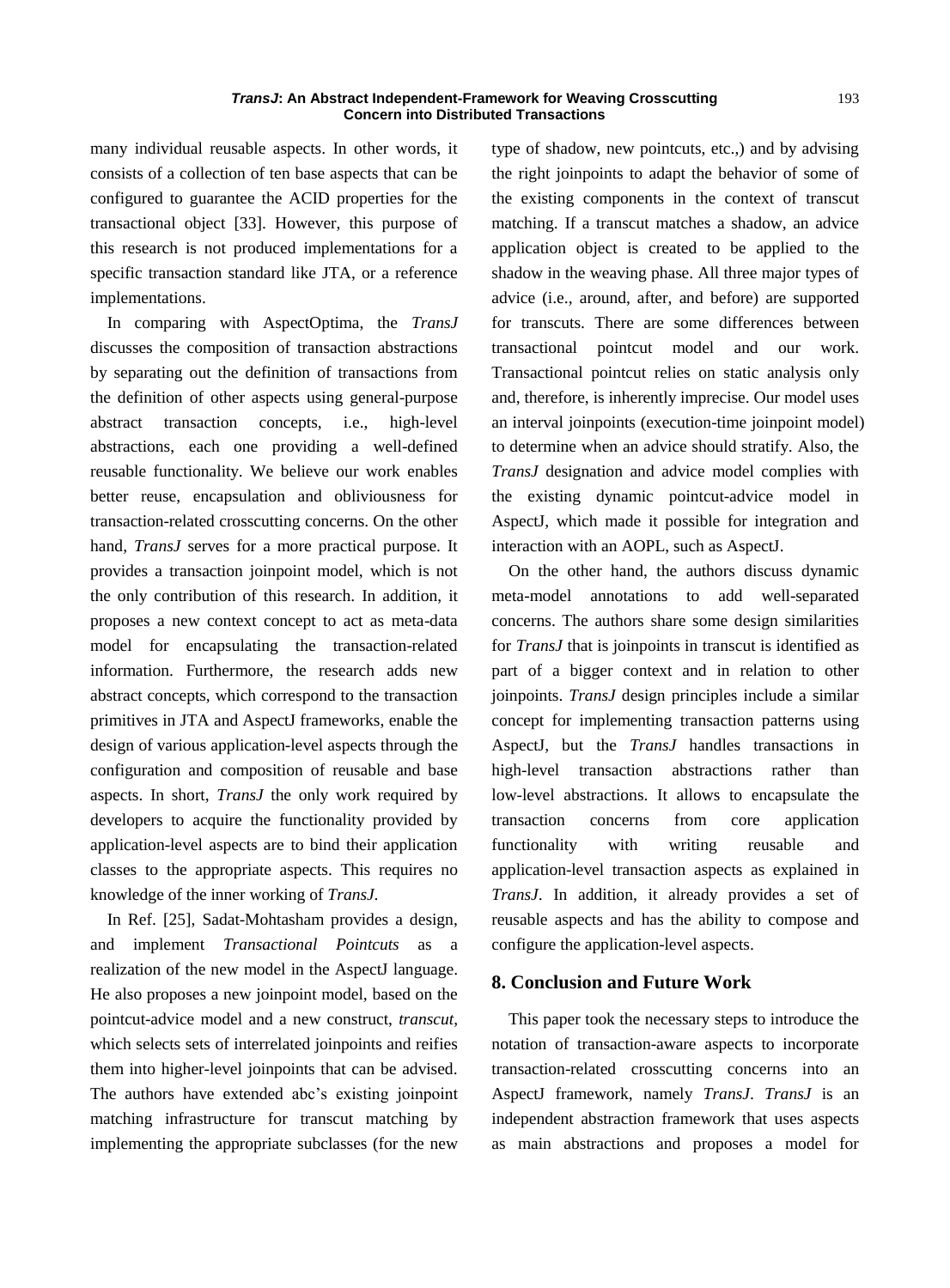distributed transaction aspects and transaction joinpoints for weaving crosscutting concerns into transaction abstractions. Thus, it allows developers to encapsulate transaction-related crosscutting concerns in reusable modules, i.e., the reusable library that consists of reusable transaction aspects and doubles as a proof of concepts, since these aspects can be directly applied to a wide range of existing transaction applications. It then shows how these reusable aspects can be configured and composed in different ways to encapsulate new concerns at application-level.

We believe that *TransJ* is capable of encapsulating a wide range of transaction-related crosscutting concerns in aspects. We hope to get empirical evidence of the *TransJ*'s value by increasing the number of aspects in the reusable aspects and by continuing to expand the number and types of applications that use *TransJ*.

Our next steps are to perform a preliminary experiment that we hope will provide evidence of improvement in reuse without sacrificing the performance. To measure the reuse and performance, we will define an extension to existing quality models to be adapted for transactional applications with following new factors: Understandability, Extensibility, Localization of Design Decisions, Obliviousness, Efficiency, Predictability, and Scalability. Each factor is related to well-established software-engineering principles: Separation of Transaction Concerns, Coupling (dependency), Cohesion, Code size and Complexity, Tangling, Scattering, Aspects/Obliviousness, Throughput, Transaction Volume, Transaction Velocity, and Productivity. In order to achieve this as an ambitious goal, we plan to setup an experiment methodology, involving eight quality hypotheses and data collection from the extended quality model for transactional application. We hope the results of the preliminary investigation will provide sufficient evidence on hoped-for benefits to verify hypotheses. Hence, we can conclude that *TransJ* is capable of encapsulating a

wide range of transaction-related crosscutting concerns and that it can provide better reusability to refine the core *TransJ* Infrastructure, increase the number of aspects in the reusable layer and continue to expand the number and types of applications that use *TransJ*.

## **References**

- <span id="page-21-0"></span>[1] Brooks, F. P. Jr. 1987. "No Silver Bullet, Essence and Accidents of Software Engineering." *IEEE Computer* 20 (4): 10-9.
- <span id="page-21-1"></span>[2] Booch, G., and Maksimchu, R. M. 2007. "Object-Oriented Analysis and Design with Applications." *Addison-Wesley Professional*, third edition. Boston: Published April 1st.
- <span id="page-21-2"></span>[3] Kiczales, G., Lamping, J., Mendhekar, A., Maeda, C., Lopes, C. V., Loingtier, J. M., and Irwin, J. 1997. "Aspect-Oriented Programming." In *Proceedings of ECOOP '97*, Springer Verlag, 220-42.
- <span id="page-21-3"></span>[4] Gradecki, J., and Lesiecki, N. 2003. "Mastering AspectJ." Wiley Publishing Inc., 456. ISBN: 978-0-471-43104-6.
- <span id="page-21-8"></span>[5] Rosenhainer, L. 2004. "Identifying Crosscutting Concerns in Requirements Specifications." In *Proceedings of OOPSLA Early Aspects*. October 2004, Vancouver, Canada. http:// trese.cs.utwente.nl/Docs/workshops/oopsla-early-aspects-2004/.
- <span id="page-21-4"></span>[6] Clifton, C., and Leavens, G. T. 2003. "Obliviousness, Modular Reasoning, and the Behavior Subtyping Analogy." In *Proceedings of the Workshop on Software Engineering Properties of Languages for Aspect Technologies (SPLAT)*, Workshop at AOSD, 1-6.
- <span id="page-21-5"></span>[7] Kiczales, G., and Mezini, M. 2005. "Aspect-Oriented Programming and Modular Reasoning." In *Proc. 27th Int. Conf. Software Engineering*, St. Louis, MO, 49-58.
- <span id="page-21-6"></span>[8] Eclipse. 2015. AspectJ. [Online]. Available http://www.eclipse.org/aspectJ/.
- [9] Aspectwerkz2. 2015. Plain Java AOP. [Online]. Available http://aspectwerkz.codehaus.org/.
- [10] Jboss. 2015. JBoss AOP. [Online]. Available http://www.jboss.org/jbossaop.
- [11] Spring. 2015. Spring AOP. [Online]. Available http://www.springframework.org.
- <span id="page-21-7"></span>[12] Gray, J. 1981. "The Transaction Concept: Virtues and limitations." In *Proceedings of the 7th International Conference on VLDB Systems*, ACM, New York, 144-54.
- [13] Gray, J., and Reuter, A. 1993. "Transaction Processing: Concepts and Techniques." The Morgan Kaufmann Series in Data Management Systems. Morgan Kaufmann, San Mateo, CA, 1993. ISBN-13: 978-1558601901,